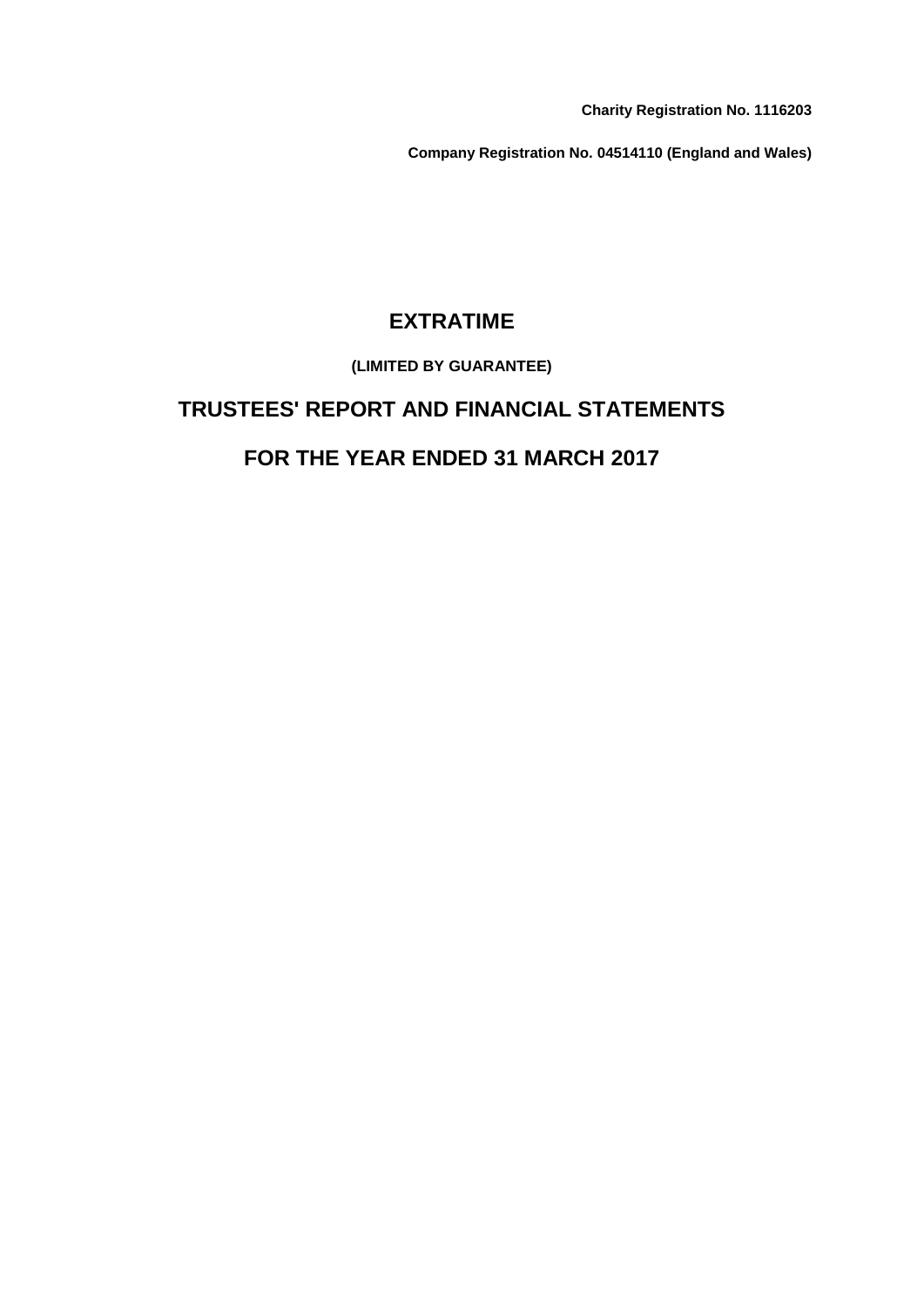**(LIMITED BY GUARANTEE)**

# **LEGAL AND ADMINISTRATIVE INFORMATION**

| <b>Trustees</b>                                | Rosamund Cook (Chair)<br>Mari Booker<br>Christine Hanson (Treasurer)<br>Sally Howell                                                      |
|------------------------------------------------|-------------------------------------------------------------------------------------------------------------------------------------------|
| <b>Charity number</b>                          | 1116203                                                                                                                                   |
| <b>Company number</b>                          | 04514110                                                                                                                                  |
| <b>Registered office and Principal address</b> | <b>Manor Offices</b><br>Emmaus Drove Road<br>Portslade<br><b>Brighton</b><br><b>East Sussex</b><br><b>BN41 2PA</b>                        |
| Independent examiner                           | <b>Russell New Limited</b><br>The Courtyard<br>Shoreham Road<br><b>Upper Beeding</b><br>Steyning<br><b>West Sussex</b><br><b>BN44 3TN</b> |
| <b>Bankers</b>                                 | CAF Bank Ltd<br>25 Kings Hill Avenue<br><b>West Malling</b><br>Kent<br><b>ME194JQ</b>                                                     |
| <b>Solicitors</b>                              | Griffith Smith Farrington Webb LLP<br>47 Old Steine<br><b>Brighton</b><br><b>East Sussex</b><br>BN1 1NW                                   |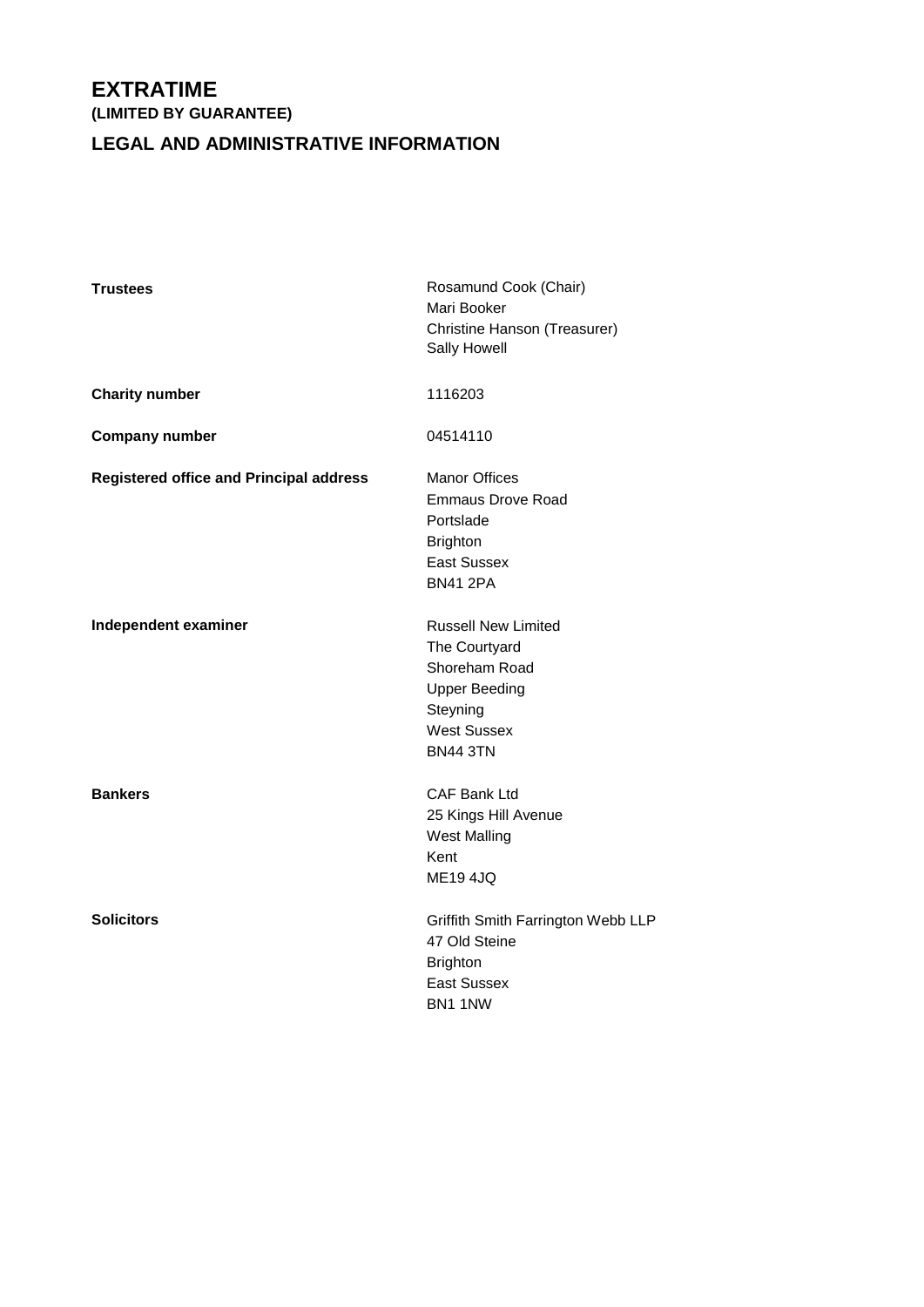# **EXTRATIME (LIMITED BY GUARANTEE)**

# **CONTENTS**

|                                   | Page      |
|-----------------------------------|-----------|
| Trustees' report                  | $1 - 10$  |
| Independent examiner's report     | 11        |
| Statement of financial activities | 12        |
| <b>Balance sheet</b>              | 13        |
| Cash flow statement               | 14        |
| Notes to the accounts             | $15 - 24$ |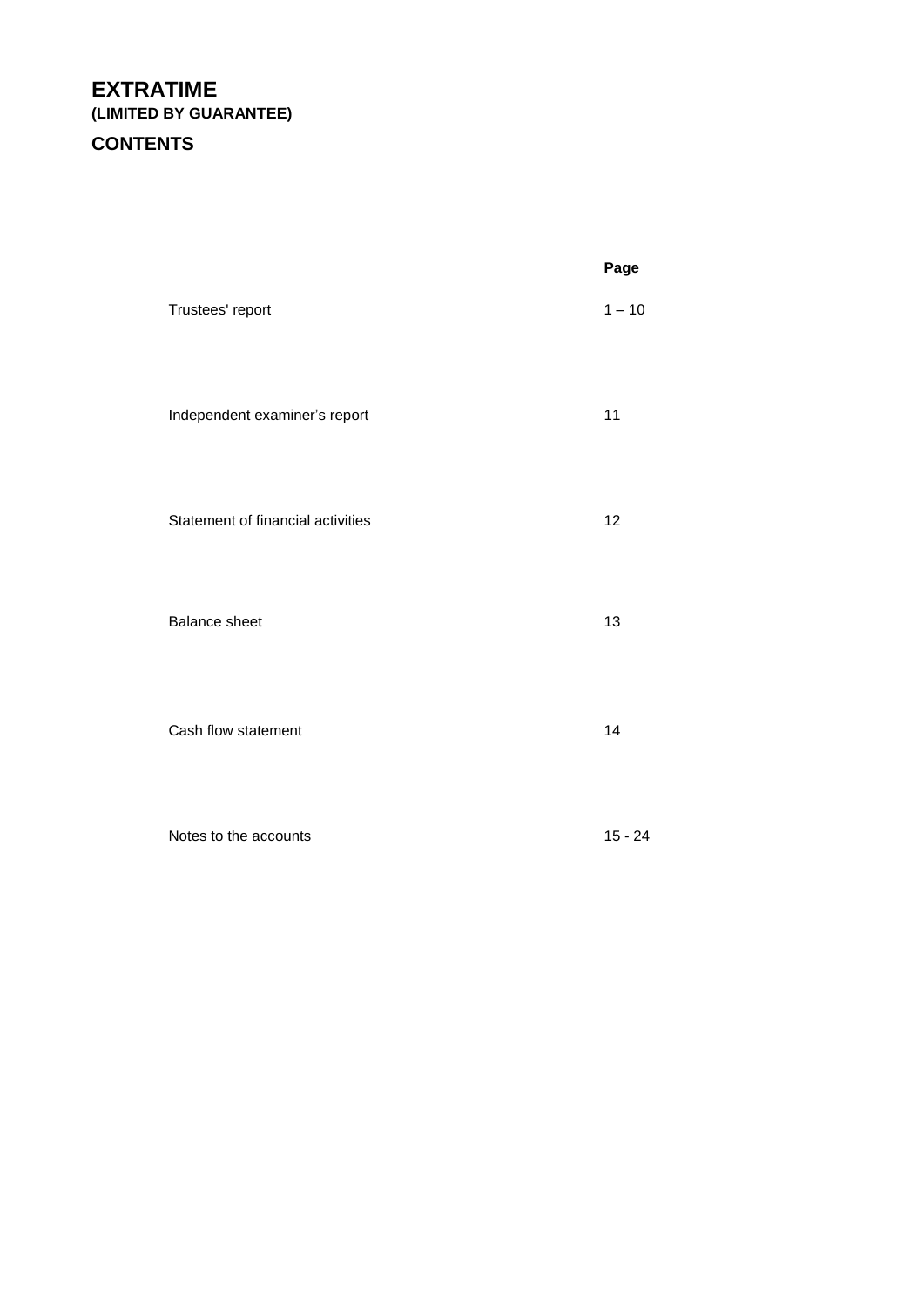# **EXTRATIME (LIMITED BY GUARANTEE)**

### **TRUSTEES' REPORT**

### *FOR THE YEAR ENDED 31 MARCH 2017*

The trustees (who are also directors of the Charity for the purposes of the Companies Act) present their report and accounts for Extratime (the Company) for the period ended 31 March 2017 which are also prepared to meet the requirements for a directors' report and accounts for Companies Act purposes.

The accounts have been prepared in accordance with the accounting policies set out in note 2 to the accounts and comply with the company's Memorandum of Articles of Association, the Companies Act 2006, the Charities Act 2011 and the Financial Reporting Standard applicable in the UK and Republic of Ireland (FRS102) (effective 1 January 2015) – (Charities SORP (FRS102)).

#### **Structure, governance and management**

The organisation is a charitable company limited by guarantee. The company was established under a Memorandum of Association which established the objects and powers of the charitable company and is governed under its Articles of Association. In the event of the company being wound up members guarantee to contribute an amount not exceeding £1.

The charity is run by a management committee comprising the trustees and co-opted members, who delegate the day to day running to the chief executive officer.

The trustees, who are also the directors for the purpose of company law, and who served during the year were:

#### **Trustees**

Rosamund Cook (Chair) Mari Booker – appointed 6 October 2016 Juliette Bunker – resigned 6 October 2016 Ian Gillett – resigned 6 October 2016 Christine Hanson (Treasurer) – appointed 6 October 2016 Sally Howell

### **Co-opted Members (non-voting)**

Rachael Burstow Tim Dunkerley

**Company Secretary** Sam Price

#### **Chief Executive Officer**

Sam Price

Under the Articles, one third of the trustees are re-elected at each Annual General Meeting.

The management committee members have a broad knowledge of disability issues, including education and childcare. They are involved in other local organisations and activities and have experience of working in both the statutory and voluntary sectors.

New trustees are selected for their experience and expertise. They participate in an induction with the Chief Executive and the Chair. Trustees and members are provided with a written induction pack, including copies of the organisation's key policy documents. They are also encouraged to attend relevant training to support their role as a trustee.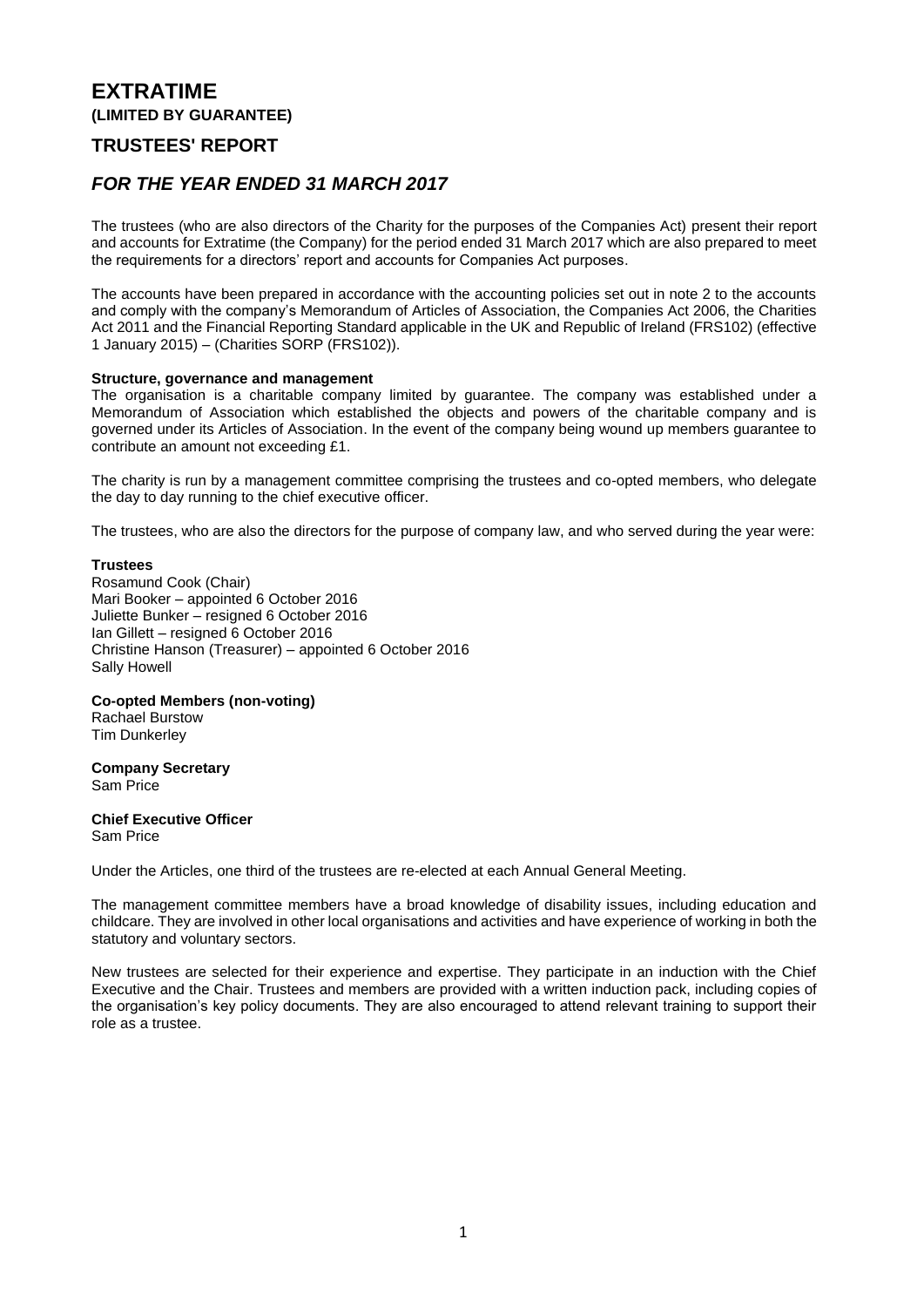### **(LIMITED BY GUARANTEE)**

### **TRUSTEES' REPORT (CONTINUED)**

### *FOR THE YEAR ENDED 31 MARCH 2017*

#### **Objectives and activities**

Our charity's purposes as set out in the objects contained in the company's Memorandum of Association are to;

- advance the education and development of children and young people
- provide training for individuals and groups in the development of children and young people, and in such other issues as the Trustees may decide

Extratime's objectives are to;

- 1. Enable children and young people with special educational needs and disabilities (SEND) to:
- Enjoy the same opportunities for play and leisure as their non-disabled peers in a safe non-discriminatory environment which concentrates on what can be done rather than what cannot; and
- Socialise through play and leisure activities alongside non-disabled peers; learning about diversity and inclusion in a society where everyone is valued and equal.
- 2. Give parent carers of children and young people with additional needs and disabilities access to short breaks from the demands of caring for a disabled child and the option to return to work, pursue training opportunities or spend valuable time with non-disabled siblings; and
- 3. Contribute to and promote the development of inclusive out of school opportunities across Brighton and Hove and the surrounding areas. Also to provide support to increase parent carers choice and opportunity for short breaks.

Established in 2003, **Extratime is a parent led charity** providing a range of out of school activities for disabled and non-disabled children and young people across Brighton & Hove and the surrounding area. The first after school club opened at Hillside School in Portslade for ten children from local special and mainstream schools. Since then, Extratime has grown to become a firm fixture in the lives of hundreds of families of children with disabilities in Brighton & Hove and West Sussex.

**We are parent-led and inclusive** and all Extratime services are underpinned by a strong set of values which drive our commitment to the children, young people and families we work with each day.

#### **Equality and diversity**

We support children and young people to have fun, try new things and socialise together regardless of their ability. The individual strengths and interests of every child and young person are at the heart of everything we do. We work with children, families and across the community to break down barriers and promote more inclusive opportunities for children and young people with special needs and disabilities.

#### **Creativity and passion**

We are driven by our passion for providing high quality services so that children and young people have fun and their families have the respite they need. We bring creativity to every aspect of our work and encourage it in the children and young people we work with.

#### **Trust and transparency**

We value and respect the trust that parent carers place in us. Our reputation is important to us and we continually push ourselves to deliver excellent services for our young people. We are open, transparent, and accountable for all of our decisions across the organisation.

#### **Positivity and care**

We care about the children and young people we work with. We understand the challenges faced by families of children with disabilities and we have a positive approach to addressing those needs. We work collaboratively with families and the teams around them to find solutions and give children and young people the positive experience they deserve.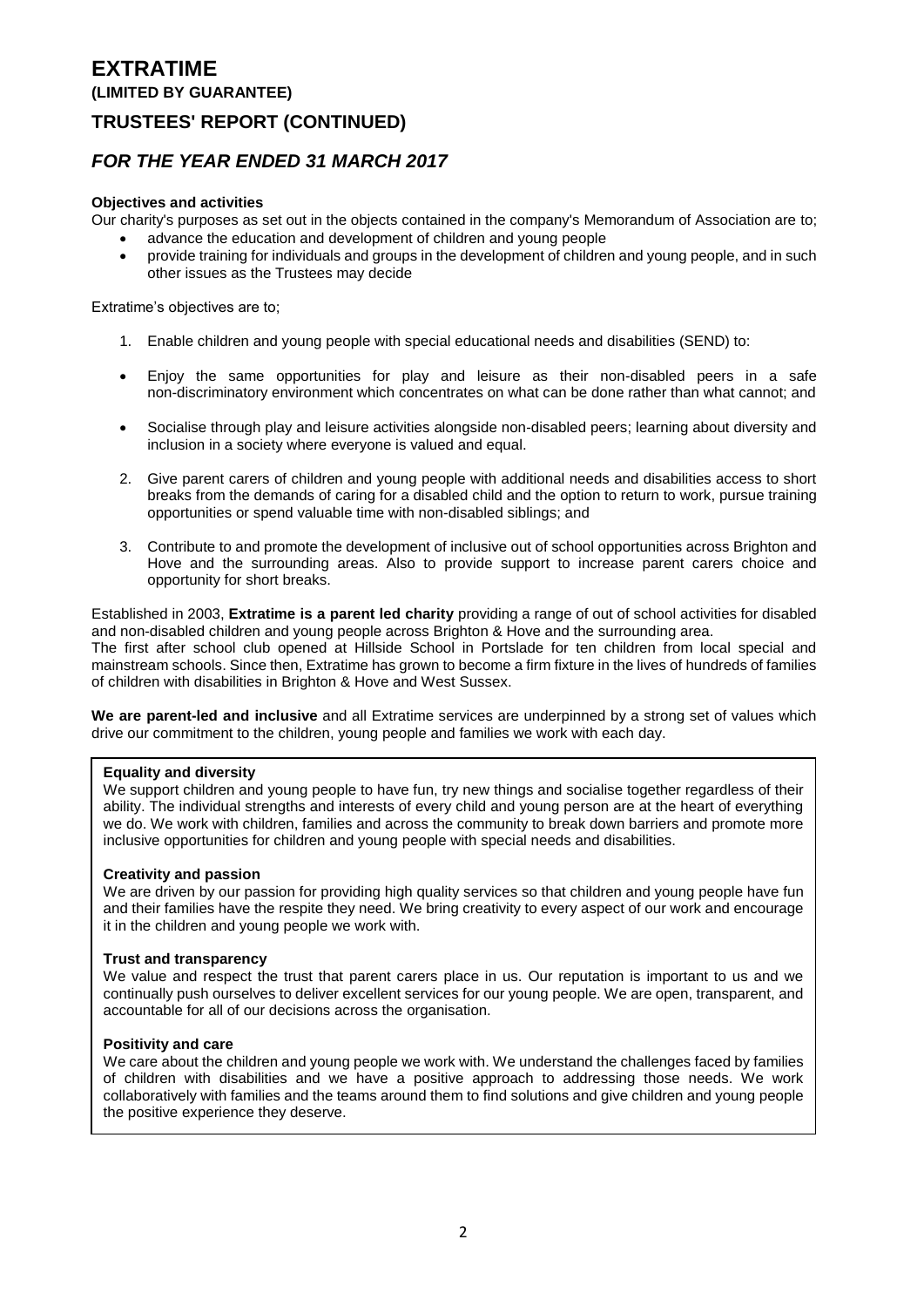### **(LIMITED BY GUARANTEE)**

### **TRUSTEES' REPORT (CONTINUED)**

### *FOR THE YEAR ENDED 31 MARCH 2017*

#### **Achievements and performance**

In accordance with our duties as stated in section 17(5) of the 2011 Charities Act, the trustees have considered the guidance provided by the Charity Commission in regard to public benefit. We are confident that Extratime's activities meet this requirement.

In 2016-2017 Extratime provided over 47,000 hours of **inclusive after school clubs, holiday schemes** and **family fun days** for **children and young people with and without disabilities**, giving them a chance to have **fun, play with friends and try new things in a safe and supportive setting**. The individual strengths and interests of each child and young person are at the heart of what we do. At Extratime, everyone is valued for what they can do, and not judged for what they can't.

This year we extended our offer into new areas to increase choice for more families of children with additional needs and disabilities. During the reporting period we delivered inclusive out of school activities for children and young people at the following venues across Brighton & Hove and West Sussex.

#### **After school clubs (ASC)** at;

- Hillside School, Portslade
- Downs View School, Woodingdean
- St Luke's School, Queens Park
- West Blatchington School, Hangleton
- Herons Dale School, Shoreham-on-Sea

After school clubs run at these venues during term-time, usually 2.45/3pm-5.30/6pm depending on each school. We provide a 'walking bus' for children from surrounding schools.

**Youth Club at Portslade Village Centre (A2Y)**This club runs each Wednesday from 4pm to 7pm for young people aged 12 to 25 years. We provide transport for students from Downs View School and Downs Link College and young people from schools and colleges closer to the venue are supported by parent carers to make their own way.

#### **Holiday Play Schemes** at;

- Hillside School, Portslade
- Downs View School, Woodingdean
- St Luke's School, Queens Park
- St Mary's School, East Grinstead
- Southwick Leisure Centre, Southwick (we also ran Family Fun Days at this venue)

Holiday Play Schemes run during Easter and Summer holidays from 8.45/9.30 to 3.30/ 5.30 depending on the venue. Children aged 5-11 years participate in a range of venue based activities, workshops and trips.

### **Holiday Youth Schemes** at;

- Crew Club, Whitehawk
- YMCA, Hove (moved to Woodingdean Youth Centre in February 2017)

Holiday Youth Schemes run during Easter, Summer and half-term holidays from 8.45 to 5.30pm. Children and young people aged 12-19 years participate in a range of venue based activities, workshops and trips. We deliver this in partnership with YMCA Downs Link Group

#### **Family Fun Days (FFD)**

Our Family Fun Days at Impulse Leisure, Southwick are one of our new contracts with West Sussex County Council. They give families of children with disabilities the opportunity to spend time together as a family at a mainstream leisure venue. These accessible sessions provide the support families need to relax together and enjoy a range of sports, arts and cultural activities, including; trampolining, music, and circus skills workshops.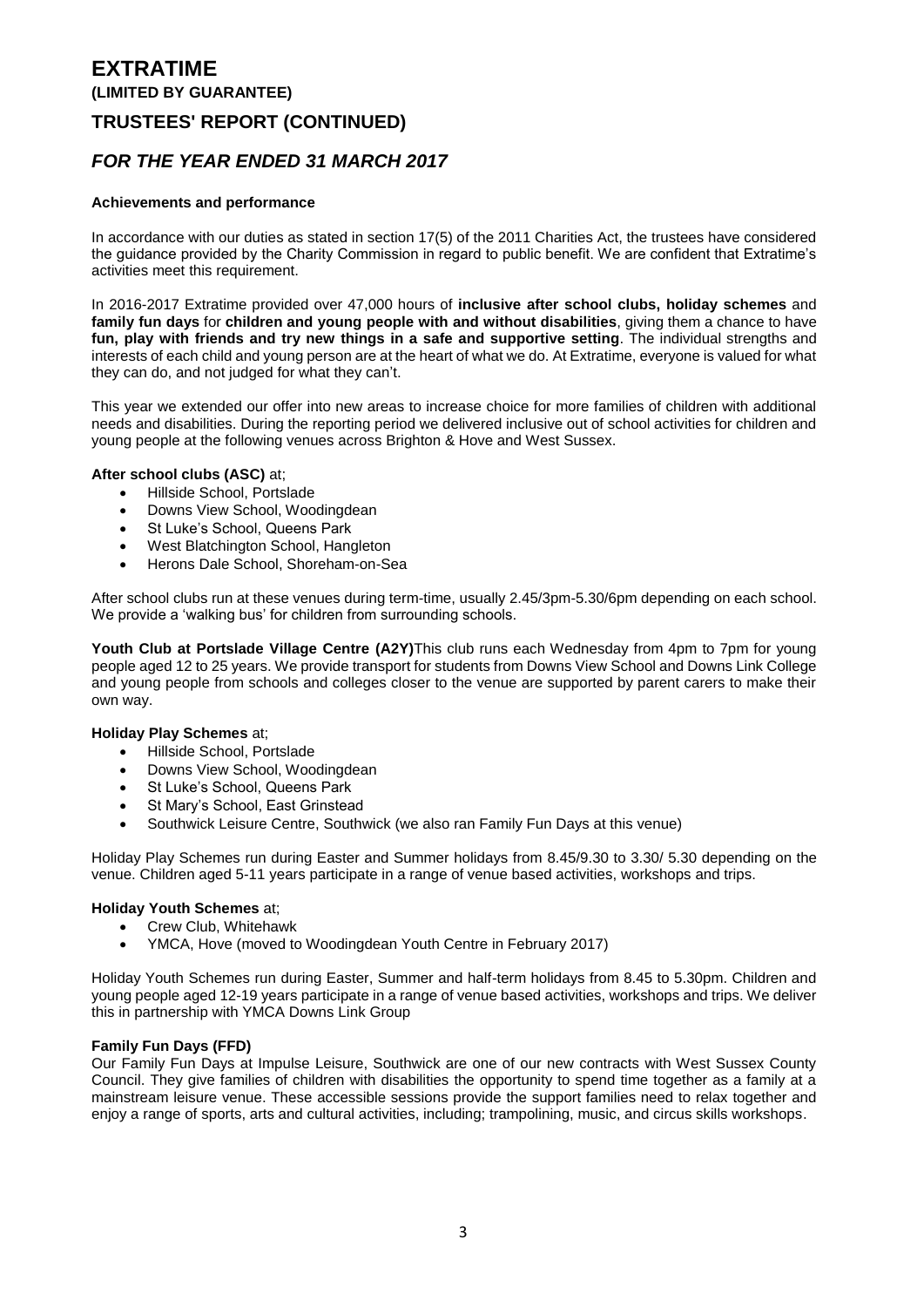### **(LIMITED BY GUARANTEE)**

### **TRUSTEES' REPORT (CONTINUED)**

### *FOR THE YEAR ENDED 31 MARCH 2017*

Across all of these services throughout the year, children and young people participated in a mix of fun and stimulating activities. These included old favourites, like magic, arts and crafts and messy play, alongside exciting new activities such as paddle boarding and golf. All of these activities are adapted to make them fully accessible to allow young people to push themselves to broaden their horizons.

Children and young people accessing Extratime services have a range of needs. For many these include; severe learning disabilities, autistic spectrum disorders and life-limiting conditions. Our children and young people may require tube feeding or administration of emergency medication in the event of epileptic seizures. They may also be wheelchair users or have behaviour which is challenging as the result of high levels of anxiety caused by conditions such as autism or attachment disorders. Many of our children and young people are also unable to communicate verbally and rely on alternative methods such as signing, Makaton or eye movement.

All of these factors mean that this group of children and young people have difficulty accessing mainstream childcare, play and leisure activities. At Extratime they are supported to physically access activities, to understand how to participate and to cope with the sensory demands of being part of a group. This vital support enables children and young people with additional needs and disabilities to have fun, try new things and participate in activities and trips that children and families without additional needs take for granted.

Extratime's inclusive ethos means that children and young people with and without additional needs benefit from a diverse peer groups and learn about difference.

By providing this support, Extratime clubs and schemes also provide parent carers with a vital break from the demands of caring for a disabled child, promoting individual and family resilience which can make all the difference for families where there is a child or young person with a learning disability, sensory need or complex medical condition.

Without Extratime, many children and their families would feel very isolated.

#### *"There are few places that my child who has severe learning difficulties & epilepsy can play safely with his peers without feeling separate or different. The team and the children are accepting of each other as equals, free to have fun and develop at their own pace".* **After school club parent carer**

Perhaps surprisingly, Extratime is still unique as it remains the only specialist setting where children and young people with high support and care needs can play alongside their non-disabled siblings and peers.

|                                        | <b>ASC</b> | <b>Schemes</b> | Youth | A2Y | <b>FFD</b> | Total  |
|----------------------------------------|------------|----------------|-------|-----|------------|--------|
| <b>Number of Children</b>              | 255        | 182            | 69    | 12  | 52         | 570    |
| <b>Number of Sessions</b>              | 808        | 125            | 80    | 40  |            | 1.056  |
| <b>Total hours</b>                     | 35.443     | 2.247          | 8.829 | 810 | 312        | 47.641 |
| <b>Total Number of Places Provided</b> | 14.166     | 800            | 1.009 | 270 | 130        | 16.375 |

#### **2016-2017 Performance data summary**



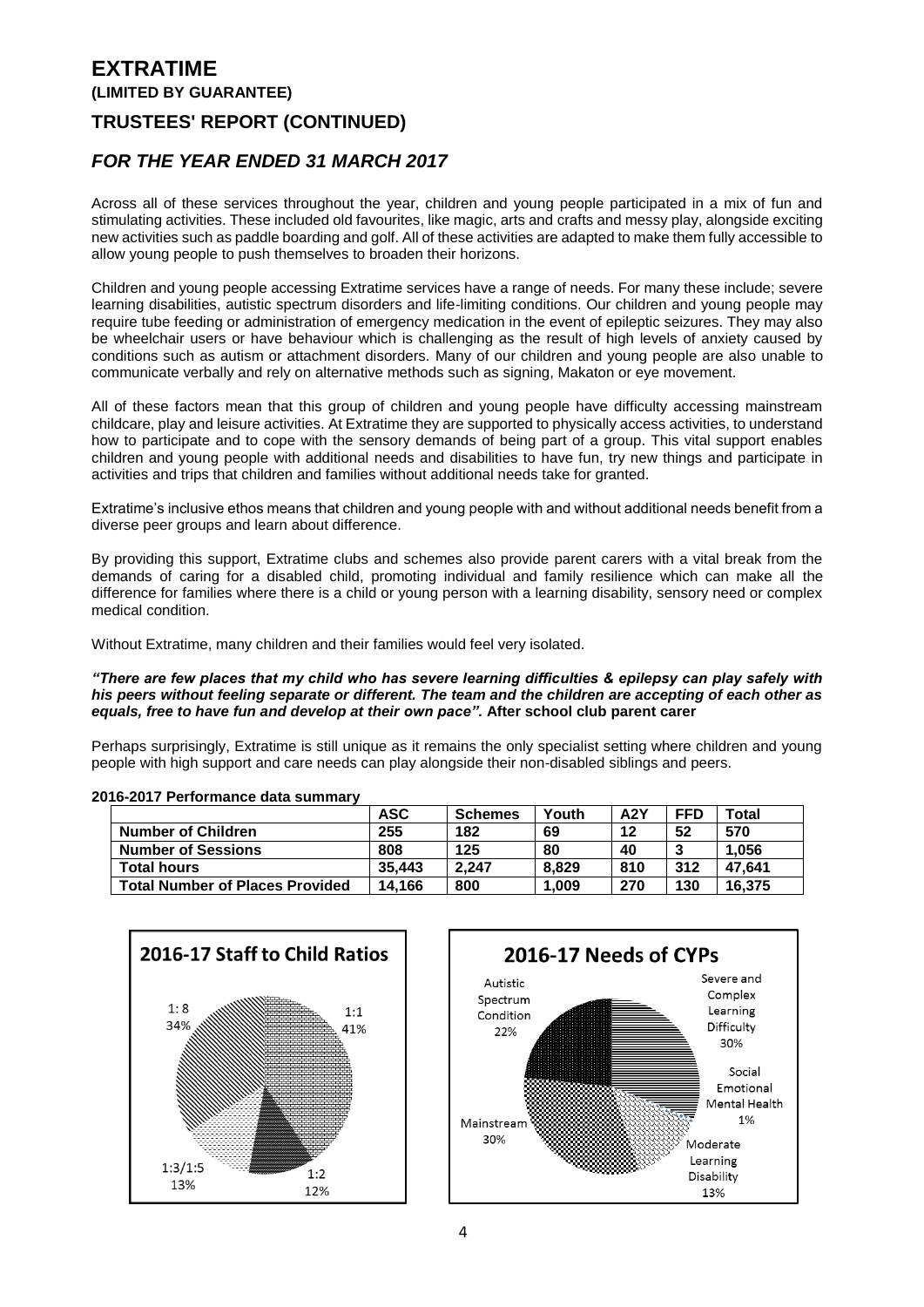### **(LIMITED BY GUARANTEE)**

### **TRUSTEES' REPORT (CONTINUED)**

### *FOR THE YEAR ENDED 31 MARCH 2017*

Across all of our services we provided **16,375 places** throughout the year. This means we achieved a 14% increase in the number of places we were able to provide at our after school clubs, holiday schemes and fun days. Of these, nearly 11,500 **(70%) places were for children and young people with additional needs and disabilities. The remaining third were non-disabled children and young people**.

Over **6,700 (41%) of places were given to children and young people requiring 1:1 support**. This high support ratio ensures that individuals with complex learning disabilities, autism and high medical needs have the support and care they need to enjoy themselves in a safe and supportive environment.

These figures also demonstrate that alongside the increase in the amount of provision, the level of support we have provided has also increased significantly. This reflects a local and national picture of increasingly high support needs amongst the community of children and young people with additional needs and disabilities.

For Extratime, higher levels of 1:1 staffing mean we are able to offer fewer places at existing staffing levels. Subsequently, higher unit costs have potential implications for our funding model and contract compliance. Robust monitoring and relationship management with our new and existing commissioners is therefore important as we track the impact of this trend.

Despite the 14% increase, we remain mindful that there is still a significant unmet need for Extratime services within the SEND community. In 2015 seventy percent of parent carers who participated in our comprehensive stakeholder consultation said they would like more Extratime sessions. The findings suggested that Extratime could 'double, if not treble capacity'. This point was also reinforced by Extratime's professional stakeholders. Our commitment to increasing capacity therefore continues.

This period of growth in 2016-2017 has included new services in West Sussex and in Brighton &Hove. It has brought new developments and important new relationships. The children, young people and the staff teams have all achieved success in many different ways.

We were particularly proud of the Hillside team this year and we are delighted to report Extratime's first **Outstanding Ofsted** rating at Hillside School in July.

The inspector was impressed by the overall quality of the club, and commented specifically on the dedication of the staff and on our holistic approach to involving parent carers, the school and other professionals in the care and support of our children and young people.

*"Staff are exceptionally kind and caring towards the children and know their individual needs extremely well."*

### *"Exceptional partnerships with parents and others … excellent close relationships with schools … help to support children's development extremely well."*

#### **Ofsted Inspection Officer, July 2016**

The trustees and the staff team are committed to maintaining these high standards of excellence across all of our clubs and service.

Feedback from children, young people and their parents also continues to demonstrate the enormous impact of Extratime clubs and schemes in the lives of the whole family.

*"Thank you so much guys. A, everyday says what a brilliant time she has had. You have made her holiday." Parent carer*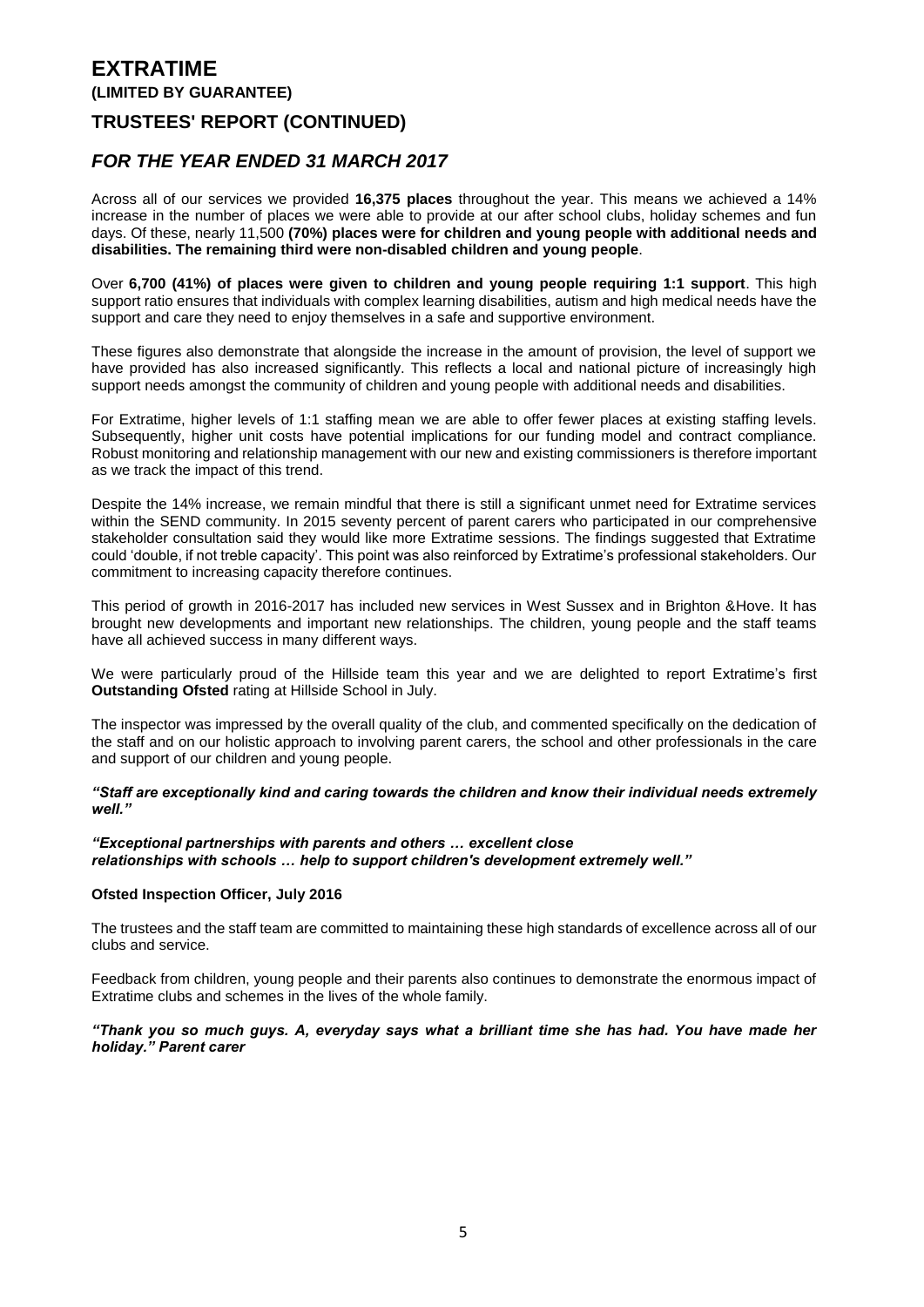### **EXTRATIME (LIMITED BY GUARANTEE)**

### **TRUSTEES' REPORT (CONTINUED)**

### *FOR THE YEAR ENDED 31 MARCH 2017*

Here is Lorraine and Fionn's story;



**Lorraine's story**

*"My lovely boy has severe disabilities and autism and has been going to Extratime for 10 years. He started as a very confused, anxious little boy. He could be angry, violent and opposed to any sort of authority. I cried many times on the phone to Extratime, hoping they wouldn't exclude him for his challenging behaviour... which included head butting, kicking staff, and his overall position on refusing to comply with most routines. I remember phoning the office and crying, and begging them to keep him.*

**Fionn celebrating his 15th birthday at Extratime Youth holiday scheme in Portslade**

*Their response was quite amazing, especially at that time in my life. They told me that Extratime was an inclusive club where children weren't judged, and exclusion wasn't going to happen. I was invited to meet to talk and make plans, which was wonderful.* 

*Over the years Fionn has calmed down, and life for him and all of our family has become much easier... But my gratitude for Extratime and their support is lifelong"*

The desperation Lorraine felt at the beginning of her journey is not unusual for the parent carers who use Extratime services.

### **Strategic activity**

Funded by the second year of our Blagrave Trust grant, the development of Extratime's organisational capacity also continued apace. This year we made further improvements to our management, administration and quality assurance systems. These efficiencies have created a stronger team, and more transparency and accountability. The changes to our administration arrangements have also enabled us to improve data collection, monitoring and reporting towards GDPR compliance in 2018.

As planned, this year we completed an internal reorganisation, creating a flatter, leaner structure with more capacity to support the charity's activities. We said goodbye and an enormous thank you to Operations Director, Zoe Anstey, and colleagues Kate Ogden, Sally Clarke and Lisa Nash who left to take up new projects. We are delighted that Zoe continues to support Extratime through her new training and development venture and that we have retained the valuable experience of Brett Preston who was appointed to the new Senior Venues Lead role. We have also created new Venue Lead roles. Alongside the benefits to children's safe enjoyment of the services, the new arrangements have also created more ownership within the venue teams and strengthened management and administration functions. We end the year with a restructured senior team in place, supported by a dedicated team of 24 Play workers (term-time After school clubs) and 66 sessional and bank workers (Holiday play and youth schemes).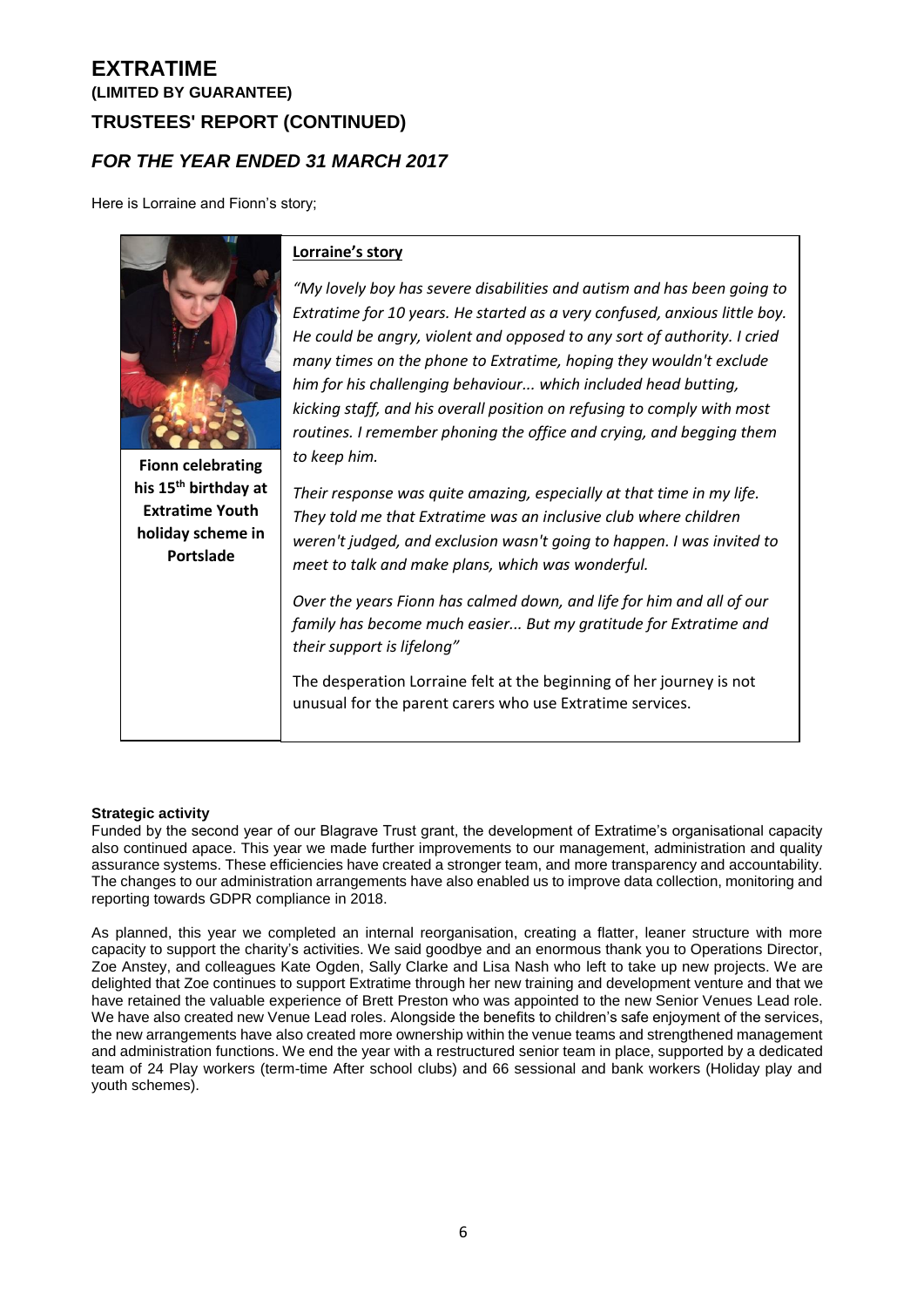### **(LIMITED BY GUARANTEE)**

### **TRUSTEES' REPORT (CONTINUED)**

### *FOR THE YEAR ENDED 31 MARCH 2017*

#### **New Extratime senior team structure**



The majority of Extratime's employees are employed on part time contracts, many on a sessional basis during the holiday schemes. The management and admin team include 5.1 FTE full and part-time roles. Volunteers also support children and young people in our venues and / or participate in fundraising activities.

The Management Committee refer to local market rates with reference to the size and needs of the charity to set senior management salaries.

Extratime is committed to collaborative working with the local authorities, schools, community and voluntary sector (CVS) colleagues and parent carer groups to support children, young people and families with SEND. This includes a strong working relationship with AMAZE with whom we explored a merger opportunity this year. Both boards of trustees concluded that a merger is not currently in the best interest of either charity or its beneficiaries as they are currently pursuing separate objectives. This decision may be reviewed at a later date and in the meantime joint funding partnerships have been developed as part of the close relationship.

Our partnership working with statutory and third sector colleagues has continued to support the development of the new SEND arrangements in Brighton & Hove. From 2020, the vision of Brighton & Hove City Council is of three integrated specialist hubs where holistic education, health (physical and emotional) and respite / extended day provision will be provided at three sites across the city. The two hubs for children with SEND will be developed around the existing Hillside School and Downs View School sites where Extratime currently provides after school clubs and holiday schemes. We anticipate that these relationships will continue and that new commissioning arrangements will be led by the new hubs. Our work towards greater clarity and transparency will support and operational and strategic changes that may come from this shift.

#### **Financial review**

The change we made to align Extratime's financial year with our key funders and other stakeholders has made monitoring and reporting cycle easier in this first twelve month reporting period. This is part of our ongoing move to improve accuracy and efficiency.

The diversification of Extratime's funding model has led to a stronger financial position for the charity. Despite the ongoing turbulent and uncertain landscape of local government funding and competitive fundraising market place, our income was £580,793 and the charity's expenditure was £569,503. This compares to income of £511,012 and expenditure of £494,711 for the last full accounting period in 2015-2016. This represents a 12% increase in income.

This year we achieved a small surplus of £11,290 which will form part of the unrestricted reserves. The total reserves carried forward at 31 March 2017 is therefore £151,571. Of this, £25,000 is designated Blagrave Trust funding for core costs to support strategy development in 2017.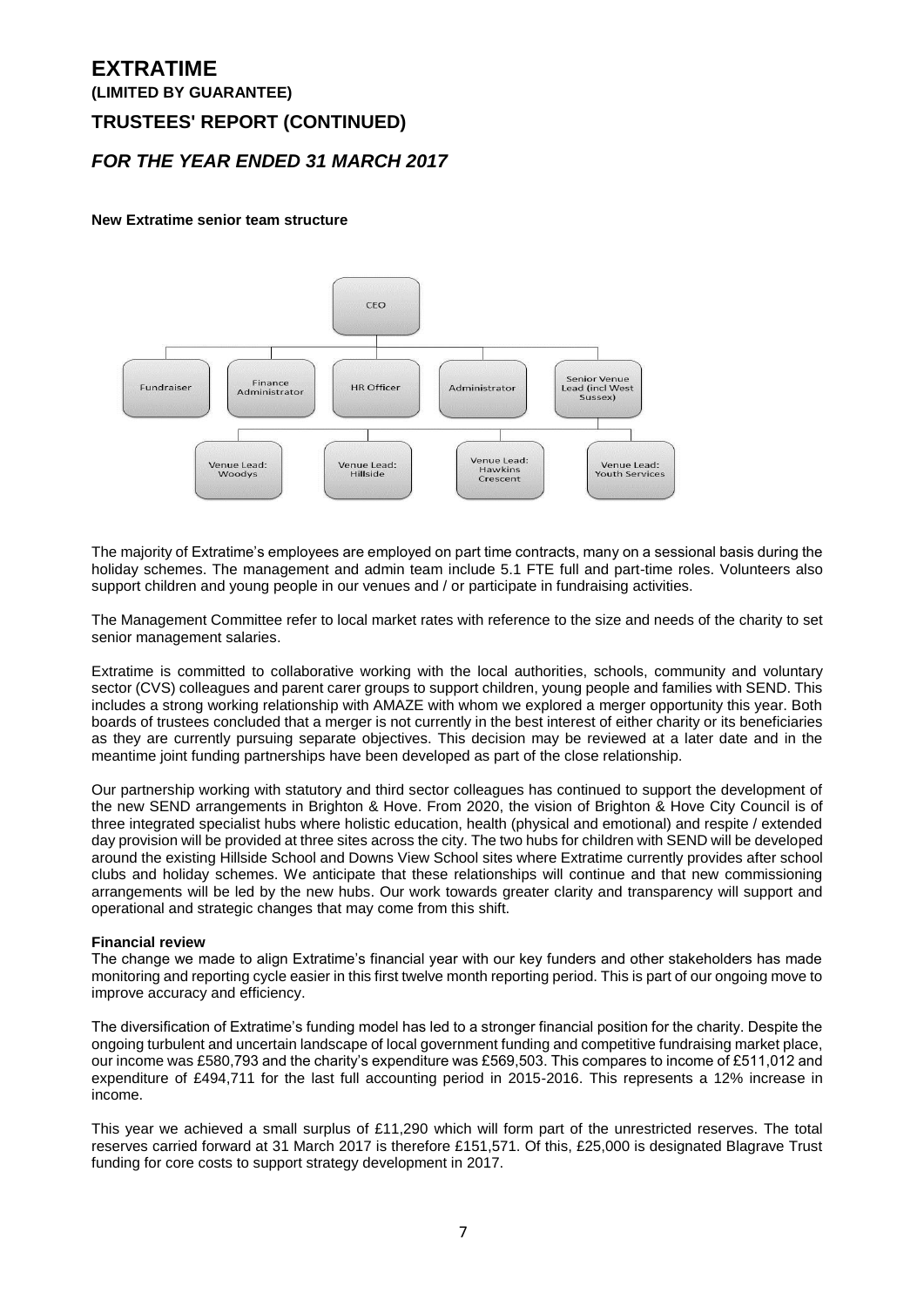# **EXTRATIME (LIMITED BY GUARANTEE) TRUSTEES' REPORT (CONTINUED)**

### *FOR THE YEAR ENDED 31 MARCH 2017*

#### **Reserves policy**

The contracts Extratime holds with Brighton & Hove City Council and West Sussex County Council both include provision for the local authorities to give reasonable notice of any intention to withdraw funding or seek changes to the existing arrangements. The trustees believe such agreements will provide the time necessary to affect any organisational changes caused by reductions in funding levels.

Nevertheless, the trustees believe it is important they hold as financial reserves the funds necessary to continue the current activities of the charity in the event of a significant drop in funding. If it became necessary, such reserves would also ensure an ordered and proper closing of Extratime. In accordance with good practice and Charity Commission recommendations, the trustees wish to maintain these reserves at a minimum level and therefore review the funds regularly. A regular income from fees provides for the reserve funds.

In the event of closure of Extratime, the reserve policy will fund:

- Any redundancy payments due to its employees
- Support to employees to find alternative employment
- Terminating service contracts such as office rent and equipment
- Contingency sum for outstanding liabilities
- Accountancy, audit and other professional fees.

The trustees consider that the appropriate level of reserves as at 31 March 2017 to be £126,571.

#### **Risk review**

In accordance with the Extratime risk management policy, the management committee maintain and regularly review the organisational risk register. The committee also conducts a full risk assessment to review the major risks to which the charity is exposed and to manage those risks. Significant internal risks to funding have led to the development of a strategic plan which will allow for the diversification of funding and activities. Internal risks are minimised by the implementation of procedures for authorisation of all transactions and projects and to ensure consistent quality of delivery for all operational aspects of the charitable company. These procedures are periodically reviewed to ensure that they still meet the needs of the charity.

#### **Principal funding sources**

Extratime's funding model consists of approximately a third local authority contracts, a third user fees and a third voluntary income through fundraising. This has remained fairly stable, however we will continue to monitor the impact of children and young people's growing need for 1:1 staff ratios on the funding model and our contract compliance.

To address the uncertain public sector funding issues, in 2015 the trustees committed to increase sustainability through diversification of Extratime's income base. This year Extratime's principal sources of income therefore include our new contracts with West Sussex County Council (**£70,000**), alongside our existing contracts with Brighton & Hove City Council (**£57,582), and** YMCA DLG (**£118,096**) to provide short breaks for families of children with additional needs and disabilities. Further funding from BHCC Youth Service (**£15,000**), BHCC Sustainability Grant (**£15,000**) and Blagrave Trust (**£25,000**) are also key sources of funding. We are also grateful for the smaller grants we receive from local and national trusts and foundations and to the individuals who support our work through their own fundraising efforts. The subsidised fees we charge for Extratime services are also a principal source of income for the charity.

The increase in our charitable activities demonstrates that despite the ongoing cuts to local government budgets and the uncertainty about the long term future of local and national SEND provision, this year has been one of further growth and change for Extratime.

This year we have successfully maintained existing levels of funding and also secured new contracts with Brighton & Hove City Council (BHCC). To ensure Extratime remains sustainable for children with disabilities and their families, we have also diversified our income which means new operational models and services in new areas. This was therefore the first year of our new three (to five) year contract with West Sussex County Council (WSCC) and we also opened a new after school club at West Blatchington Primary and Nursery School in Brighton. Both of these developments were part of our strategy increase Extratime's sustainability and extend our reach through diversification of income.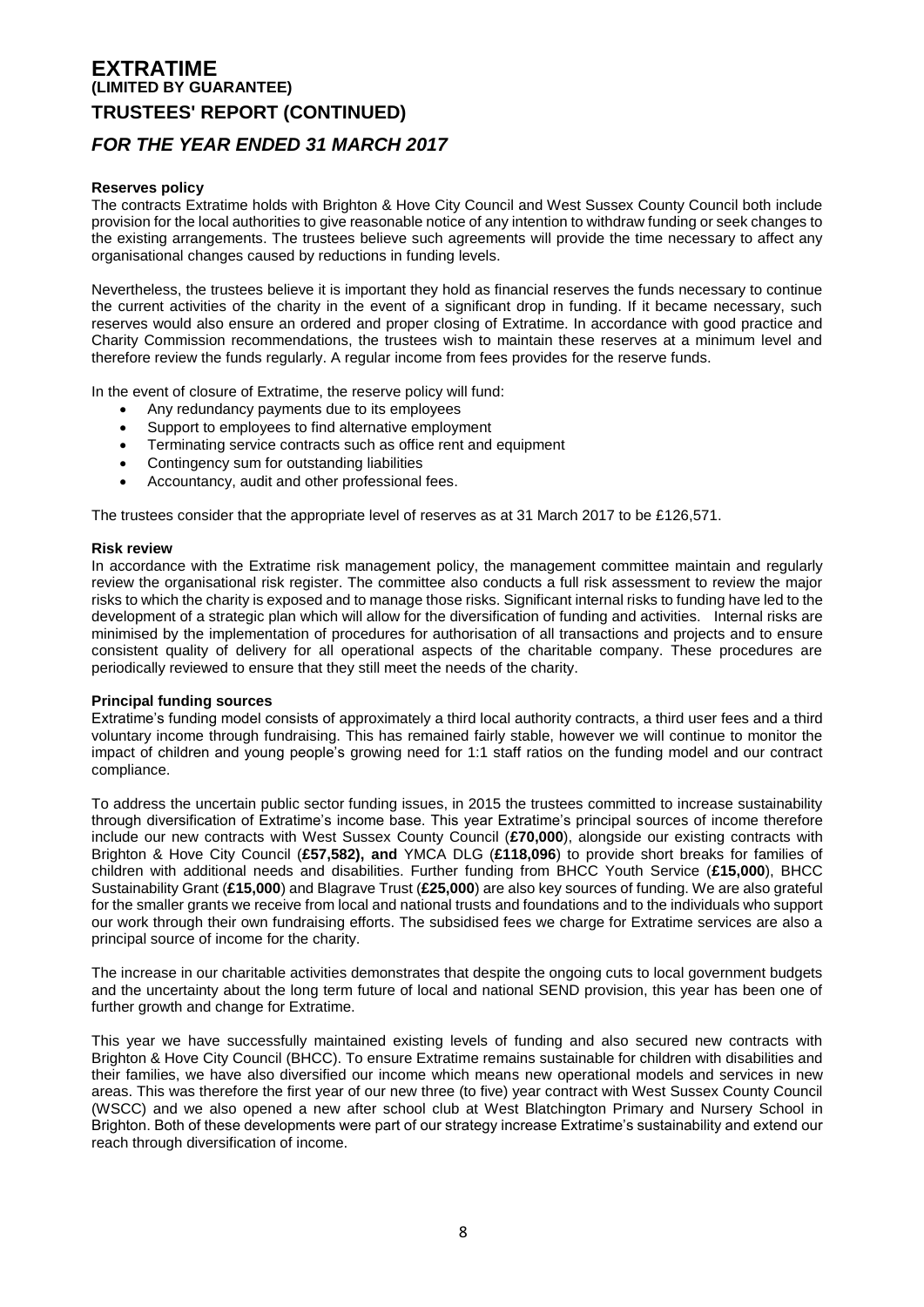# **EXTRATIME (LIMITED BY GUARANTEE) TRUSTEES' REPORT (CONTINUED)** *FOR THE YEAR ENDED 31 MARCH 2017*

Between November and March we participated in a successful city wide campaign to protect youth services in Brighton & Hove. We are very proud to have been part of this campaign, as this contract was shaped by the young people and their families through Extratime's stakeholder consultation in 2015. At the close of the year we are in receipt of an interim six-month contract whilst a new tender process is developed by the commissioners. We are confident that this important and popular Extratime Youth Club will continue.

We have also experienced some unexpected challenges throughout the year, the most significant of which came at the end of the financial year in March. This was the sudden and unexpected decision by St Luke's School to take the after school club in-house from September 2017. As this is our largest and only (small) profit-making club, we have taken steps to mitigate the potential financial risks and to support the staff team through the TUPE process. We are confident that the measures we have put in place will facilitate a smooth transition with minimal impact of the families, staff and operational budgets.

Whilst we have prioritised statutory funding during the period, we have also diversified and strengthened our voluntary fundraising programme. Securing high value, multi-year grants has continued to be the focus of our fundraising strategy. The trustees are therefore pleased to report the award of a three-year BBC Children in Need grant of £120,000 which begins in April 2017. We have also had several smaller fundraising successes, including a high profile corporate partnership with Brighton & Hove Albion Football Club. This was an exciting opportunity to raise funds and awareness of our work with a new audience. Many of our young football fans enjoyed Extratime's dedicated match day at the American Express Stadium in February, and our CEO and a volunteer introduced the charity to nearly 30,000 football fans during a pitch side interview.

With ongoing support from the Blagrave Trust we have invested in some external fundraising support this year. Our investment in fundraising will continue next year as part of the trustee's commitment to build valuable, long-term relationships with our Trust and Foundations donors. This remains our priority to maximise return on investment from limited fundraising resources.

#### **Next steps**

We have begun to develop our new three year strategy for 2018-2021 through a series of workshops with the management committee, staff team and parent carers. This is an exciting process as it provides an opportunity to reflect on the progress we have made over the previous three years and to think ambitiously about the future of Extratime and our work to support disabled children and young people and their families.

There are challenges ahead as we approach the third year of cuts to local government funding. However we are confident that we have built the organisational capacity to help us create sustainability for our young service users and their families.

In preparation for the planned closure next year of our St Luke's after school club and holiday scheme, we have made some difficult spending decisions to protect the charity's financial position. This includes the decision to hand over control of West Blatchington after school club to the school. We will also relocate our East Grinstead holiday schemes to Herons Dale School in Shoreham. Unfortunately the low take up of places at the after school club and the unforeseen recruitment challenges in East Grinstead, mean that neither of these services are financially viable for Extratime. The current financial climate means that we are unable to invest in development for the long-term as we would have chosen to do in the past.

The next twelve months will be a period of consolidation for Extratime as we build on the growth and change in 2016-2017. We look forward to ongoing work with BHCC Children's Disability team, YMCA DLG and other short breaks providers to prepare for the introduction of the integrated hubs in Brighton & Hove 2020. We also look forward to further developing our relationship with our new commissioners, partners and families in West Sussex, as we establish new services at Herons Dale School in Shoreham and across the county.

The trustees look forward to reporting on the progress of these changes in 2018.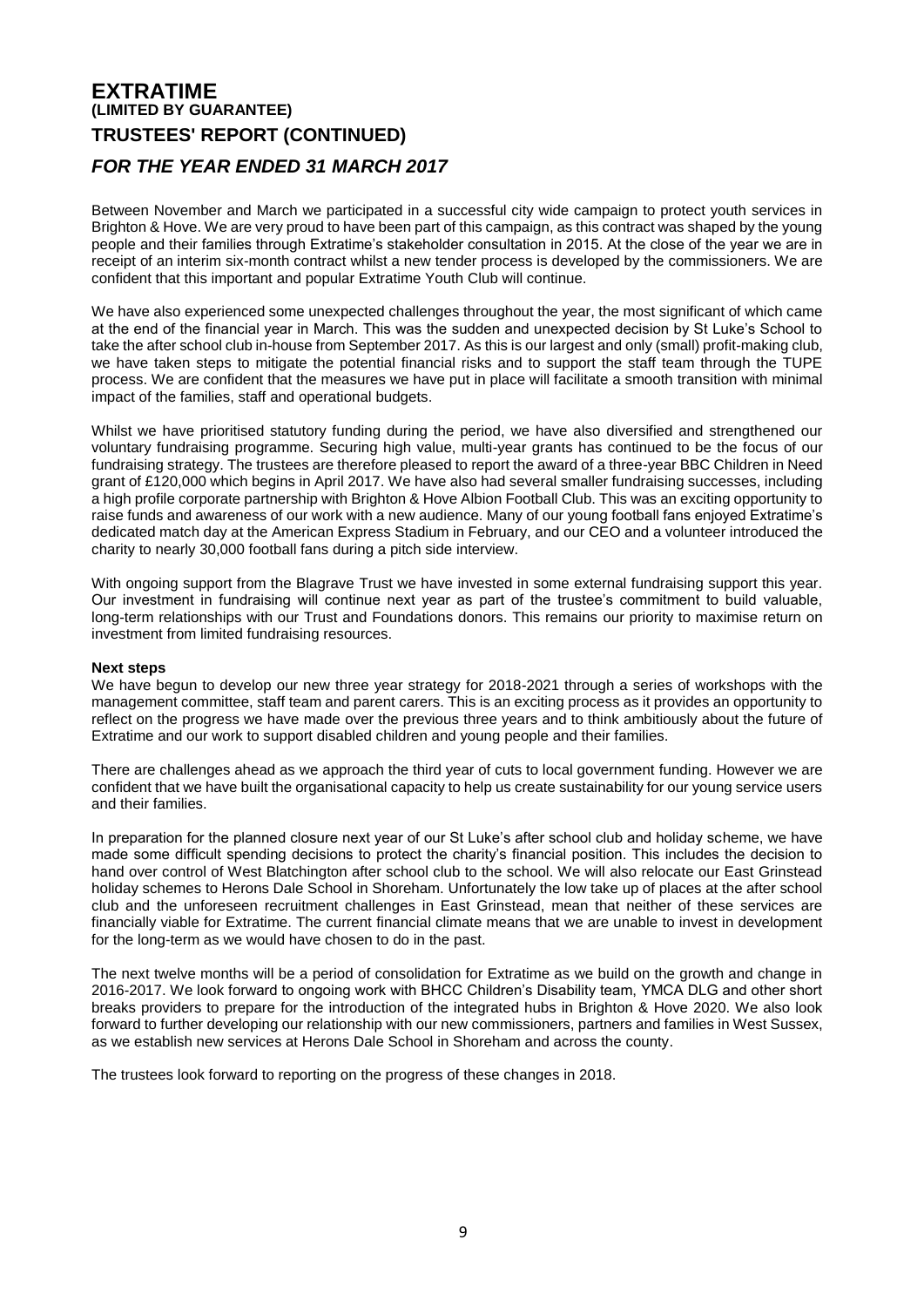### **EXTRATIME (LIMITED BY GUARANTEE) TRUSTEES' REPORT (CONTINUED)**

### *FOR THE YEAR ENDED 31 MARCH 2017*

#### **Trustees' responsibilities in relation to the accounts**

The trustees, who are also the directors of Extratime for the purpose of company law, are responsible for preparing the Trustees' Report and the accounts in accordance with applicable law and United Kingdom Accounting Standards (United Kingdom Generally Accepted Accounting Practice).

Company law requires the trustees to prepare accounts for each financial year which give a true and fair view of the state of affairs of the charity and of the incoming resources and application of resources, including the income and expenditure, of the charitable company for that year.

In preparing these accounts, the trustees are required to:

- select suitable accounting policies and then apply them consistently;
- observe the methods and principles in the Charities SORP;
- make judgements and estimates that are reasonable and prudent; and
- prepare the accounts on the going concern basis unless it is inappropriate to presume that the charity will continue in operation.

The trustees are responsible for keeping adequate accounting records that disclose with reasonable accuracy at any time the financial position of the charity and enable them to ensure that the accounts comply with the Companies Act 2006. They are also responsible for safeguarding the assets of the charity and hence for taking reasonable steps for the prevention and detection of fraud and other irregularities.

This report has been prepared in accordance with the special provisions of Part 15 of the Companies Act 2006 relating to small companies.

Approved by the board on 12 December 2017.

On behalf of the board of trustees

**R Cook Trustee**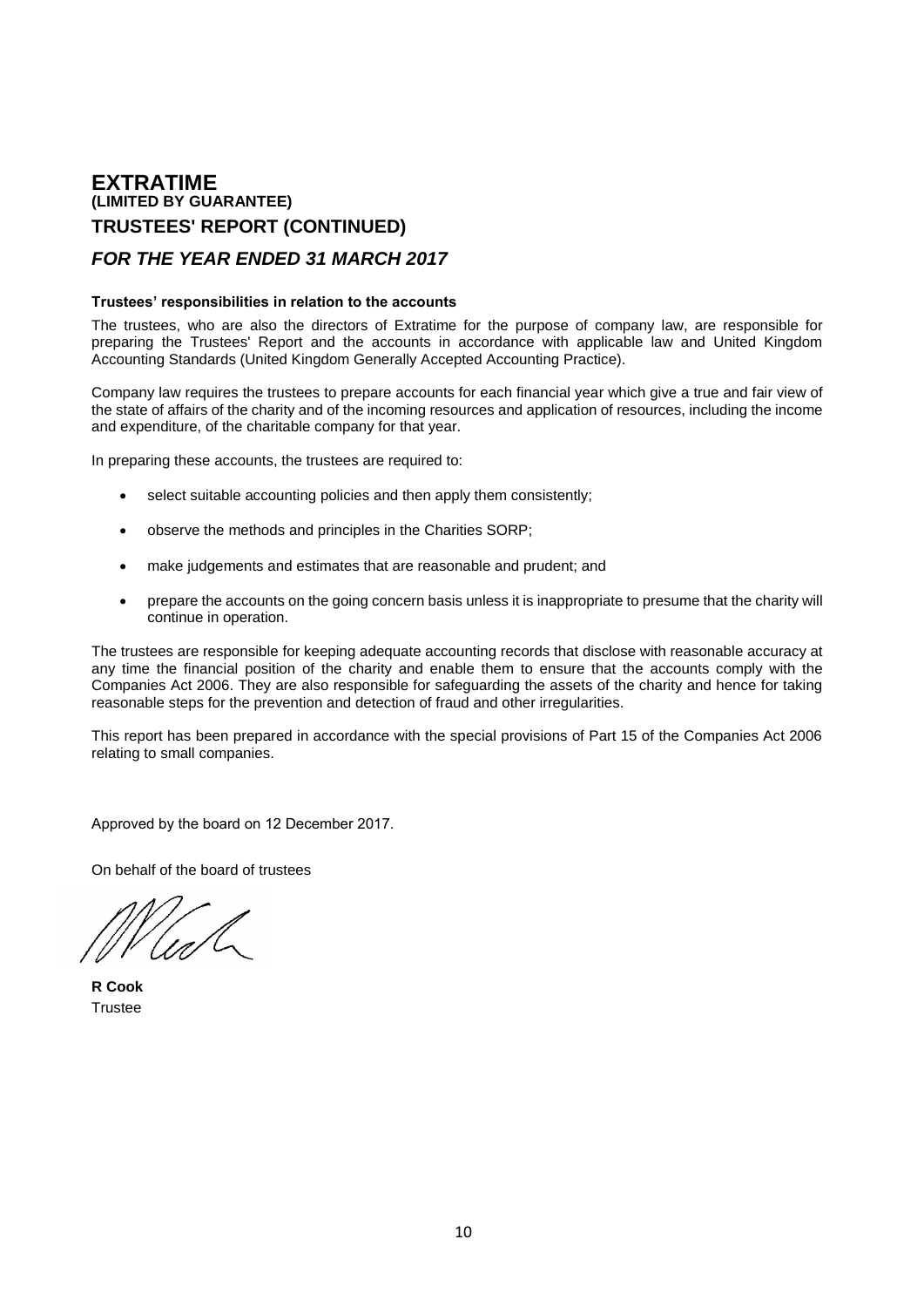**(LIMITED BY GUARANTEE)**

### **INDEPENDENT EXAMINER'S REPORT**

### **TO THE TRUSTEES OF EXTRATIME CHARITABLE COMPANY ('THE COMPANY')**

I report to the charity trustees on my examination of the accounts of the Company for the year ended 31 March 2017.

### **Responsibilities and basis of report**

As the charity's trustees of the Company (and also its directors for the purposes of company law) you are responsible for the preparation of the accounts in accordance with the requirements of the Companies Act 2006 ('the 2006 Act').

Having satisfied myself that the accounts of the Company are not required to be audited under Part 16 of the 2006 Act and are eligible for independent examination, I report in respect of my examination of your charity's accounts as carried out under section 145 of the Charities Act 2011 ('the 2011 Act'). In carrying out my examination I have followed the Directions given by the Charity Commission under section 145(5) (b) of the 2011 Act.

#### **Independent examiner's statement**

Since the Company's gross income exceeded £250,000 your examiner must be a member of a body listed in section 145 of the 2011 Act. I confirm that I am qualified to undertake the examination because I am a member of the Association of Chartered Certified Accountants, which is one of the listed bodies.

I have completed my examination. I confirm that no matters have come to my attention in connection with the examination giving me cause to believe:

- 1. accounting records were not kept in respect of the Company as required by section 386 of the 2006 Act; or
- 2. the accounts do not accord with those records; or
- 3. the accounts do not comply with the accounting requirements of section 396 of the 2006 Act other than any requirement that the accounts give a 'true and fair view which is not a matter considered as part of an independent examination; or
- 4. the accounts have not been prepared in accordance with the methods and principles of the Statement of Recommended Practice for accounting and reporting by charities.

I have no concerns and have come across no other matters in connection with the examination to which attention should be drawn in this report in order to enable a proper understanding of the accounts to be reached.

morp

**Mark Cummins FCCA FCIE On behalf of Russell New Limited** The Courtyard Shoreham Road Upper Beeding **Steyning** West Sussex BN44 3TN

Dated: 13 December 2017.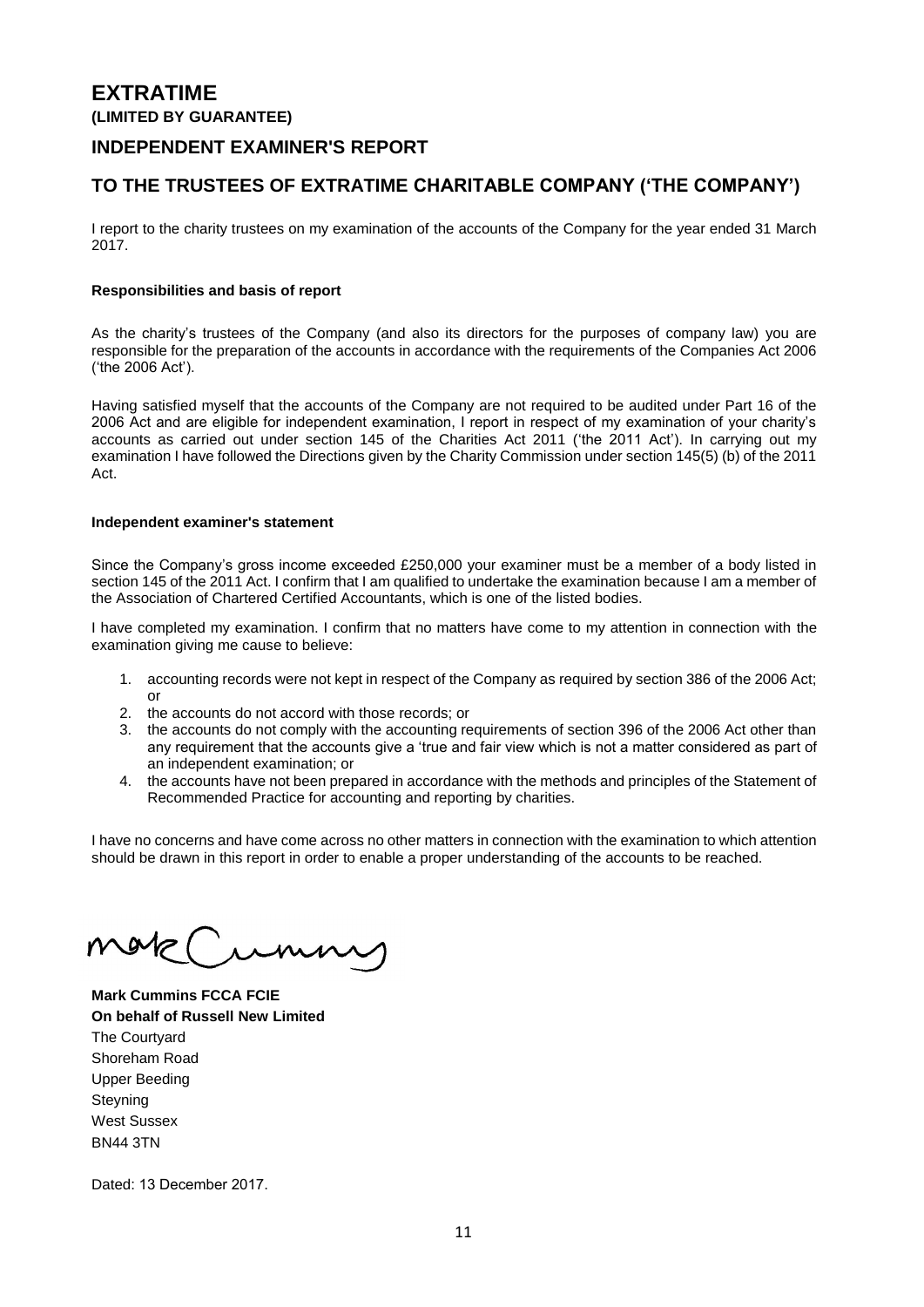### **(LIMITED BY GUARANTEE)**

# **STATEMENT OF FINANCIAL ACTIVITIES (INCLUDING INCOME AND EXPENDITURE ACCOUNT)** *FOR THE YEAR ENDED 31 MARCH 2017*

|                                                                    |             |                     |                   |                   |          | 7 months |
|--------------------------------------------------------------------|-------------|---------------------|-------------------|-------------------|----------|----------|
|                                                                    |             |                     |                   |                   | Year to  | to       |
|                                                                    |             | <b>Unrestricted</b> | <b>Designated</b> | <b>Restricted</b> | 31 March | 31 March |
|                                                                    |             | funds               | funds             | funds             | 2017     | 2016     |
| Income from:                                                       | <b>Note</b> | £                   | £                 | £                 | £        | £        |
| Donations                                                          | 3           | 10,779              |                   |                   | 10,779   | 5,323    |
| Charitable activities                                              | 4           | 242,891             | 25,000            | 301,010           | 568,901  | 242,591  |
| Other trading activities                                           | 5           | 1,113               |                   |                   | 1,113    | 148      |
| <b>Total income</b>                                                |             | 254,783             | 25,000            | 301,010           | 580,793  | 248,062  |
| <b>Expenditure on:</b>                                             |             |                     |                   |                   |          |          |
| Raising funds                                                      |             | 12,178              |                   |                   | 12,178   | 6,318    |
| Charitable activities                                              |             | 254,682             |                   | 302,643           | 557,325  | 232,763  |
| <b>Total expenditure</b>                                           | 6           | 266,860             |                   | 302,643           | 569,503  | 239,081  |
| Net income/(expenditure) and net<br>movement in funds for the year |             | (12,077)            | 25,000            | (1,633)           | 11,290   | 8,981    |
| <b>Reconciliation of funds</b>                                     |             |                     |                   |                   |          |          |
| Total funds brought forward                                        |             | 138,648             |                   | 1,633             | 140,281  | 131,300  |
| <b>Total funds carried forward</b>                                 |             | 126,571             | 25,000            |                   | 151,571  | 140,281  |
|                                                                    |             |                     |                   |                   |          |          |

The statement of financial activities includes all gains and losses recognised in the period. All income and expenditure derives from continuing activities.

The statement of financial activities also complies with the requirements for an income and expenditure account under the Companies Act 2006.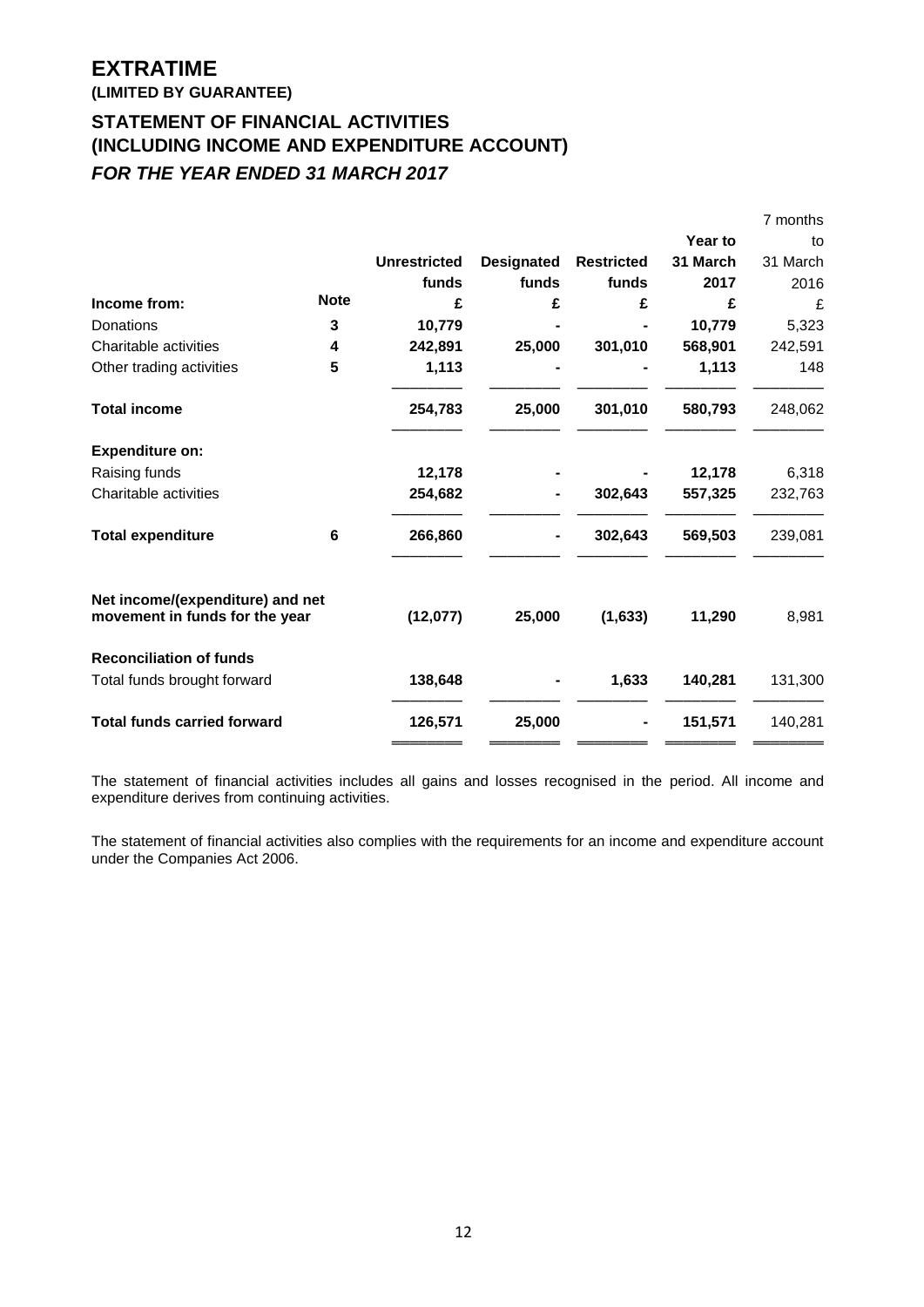### **(LIMITED BY GUARANTEE)**

### **BALANCE SHEET**

### *AS AT 31 MARCH 2017*

|                                       |              | Year to 31 March |         | 7 months to 31 March |           |
|---------------------------------------|--------------|------------------|---------|----------------------|-----------|
|                                       |              | 2017             |         | 2016                 |           |
|                                       | <b>Notes</b> | £                | £       | £                    | $\pounds$ |
| <b>Fixed assets</b>                   |              |                  |         |                      |           |
| Tangible assets                       | 11           |                  | 1,110   |                      | 4,046     |
| <b>Current assets</b>                 |              |                  |         |                      |           |
| Debtors                               | 12           | 95,365           |         | 74,564               |           |
| Cash at bank and in hand              |              | 74,592           |         | 74,990               |           |
|                                       |              | 169,957          |         | 149,554              |           |
| <b>Creditors: amounts falling due</b> |              |                  |         |                      |           |
| within one year                       | 13           | (19, 496)        |         | (13, 319)            |           |
| <b>Net current assets</b>             |              |                  | 150,461 |                      | 136,235   |
| <b>Net assets</b>                     |              |                  | 151,571 |                      | 140,281   |
| The funds of the charity:             |              |                  |         |                      |           |
| Restricted income funds               | 15           |                  |         |                      | 1,633     |
| Unrestricted funds                    |              |                  | 126,571 |                      | 138,648   |
| Designated funds                      | 16           |                  | 25,000  |                      |           |
|                                       |              |                  | 151,571 |                      | 140,281   |
|                                       |              |                  |         |                      |           |

The charity is entitled to the exemption from the audit requirement contained in section 477 of the Companies Act 2006, for the period ended 31 March 2017. No member of the charity has deposited a notice, pursuant to section 476, requiring an audit of these accounts.

The trustees acknowledge their responsibilities for:

- (a) ensuring that the charity keeps accounting records which comply with sections 386 and 387 of the Companies Act 2006 and
- (b) preparing accounts which give a true and fair view of the state of affairs of the charity as at the end of the financial period and of its incoming resources and application of resources, including its income and expenditure, for the financial period in accordance with the requirements of sections 394 and 395 and which otherwise comply with the requirements of the Companies Act 2006 relating to accounts so far as applicable to the charitable company.

These financial statements have been prepared in accordance with the special provisions of Part 15 of the Companies Act 2006 relating to small companies.

The notes on pages 14 to 24 form part of these accounts.

The accounts were approved by the Board on 12 December 2017

R Cook **Trustee Company Registration No. 04514110**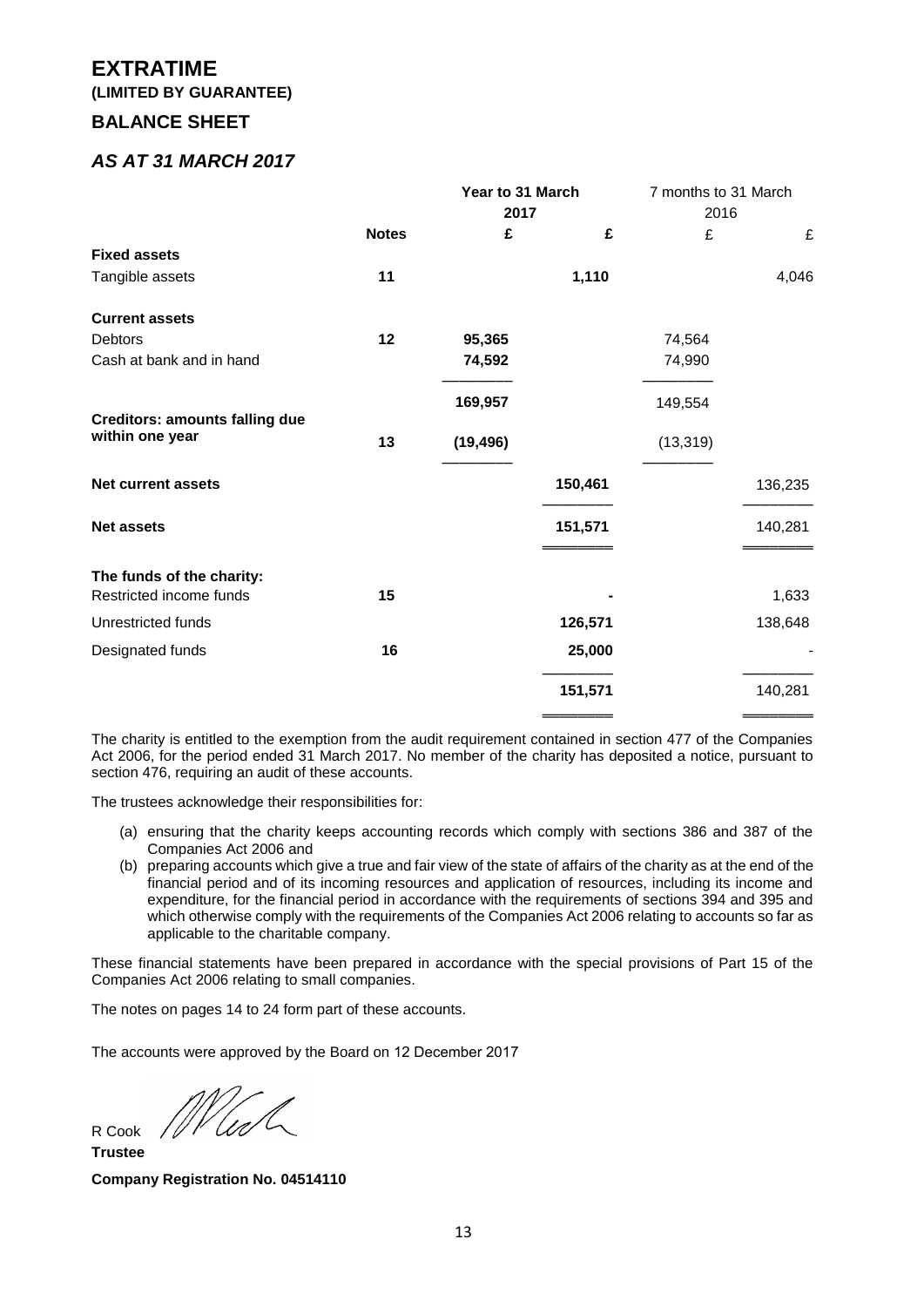# **(LIMITED BY GUARANTEE)**

# **CASH FLOW STATEMENT**

# *FOR THE YEAR ENDED 31 MARCH 2017*

|           |        | 2016     |        |
|-----------|--------|----------|--------|
| £         | £      | £        | £      |
|           |        |          |        |
| 11,290    |        | 8,981    |        |
| 2,936     |        | 4,390    |        |
| 6,177     |        | (7, 172) |        |
| (20, 801) |        | 13,358   |        |
|           | (398)  |          | 19,557 |
|           |        |          |        |
|           |        | (770)    |        |
|           |        |          | (770)  |
|           | (398)  |          | 18,787 |
|           | 74,990 |          | 56,203 |
|           | 74,592 |          | 74,990 |
|           |        | 2017     |        |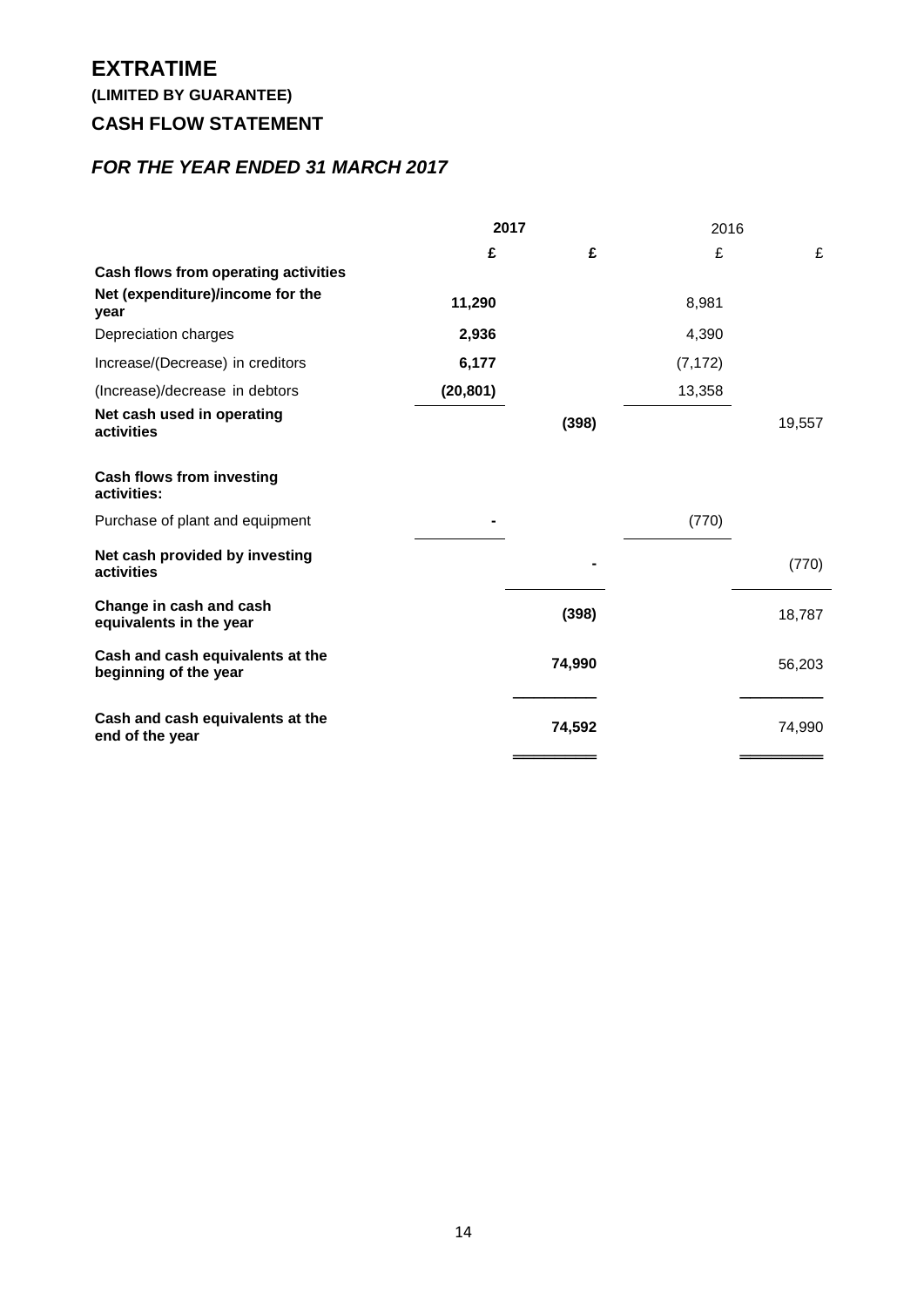### **(LIMITED BY GUARANTEE)**

### **NOTES TO THE ACCOUNTS**

### *FOR THE YEAR ENDED 31 MARCH 2017*

#### **1 Legal status of charitable company**

Extratime is a charitable company, limited by guarantee, registered in England and Wales. The charitable company's registered number and registered office address can be found on the Legal and Administrative Information page.

### **2 Accounting policies**

#### **2.1 Basis of preparation**

Extratime meets the definition of a public benefit entity under FRS102. Assets and liabilities are initially recognised at historical cost or transaction value unless otherwise stated in the relevant accounting policy note(s). There are no material uncertainties about Extratime's ability to continue as a going concern.

The financial statements have been prepared in accordance with Accounting and Reporting by Charities: Statement of Recommended Practice applicable to charities preparing their accounts in accordance with the Financial Reporting Standard applicable in the UK and Republic of Ireland (FRS 102) (effective 1 January 2015) and the Companies Act 2006.

#### **2.2 Income**

All incoming resources are included in the Statement of Financial Activities when the charity is legally entitled to the income, it is probable the income will be received and the amount can be quantified with reasonable accuracy.

Donations and other forms of voluntary income are recognised as income when receivable, except insofar as they are incapable of financial measurement.

Income from charitable activities comprises grants awarded for activities undertaken by the charity's project partners. Grants are credited to the Statement of Financial Activities in the year in which they are receivable unless a grant is subject to donor imposed conditions that specify the time period in which the expenditure of the resources can take place; in which case they are deferred.

#### **2.3 Expenditure and basis of apportioning costs**

Expenditure is accounted for on an accruals basis with the irrecoverable element of VAT included with the item to which it relates and has been classified under headings that aggregate all costs related to the category.

Charitable activities comprises all expenditure directly relating to the objectives of the charity.

Governance costs (included within Support costs) comprises all costs associated with constitutional and statutory requirements with which the charity must comply.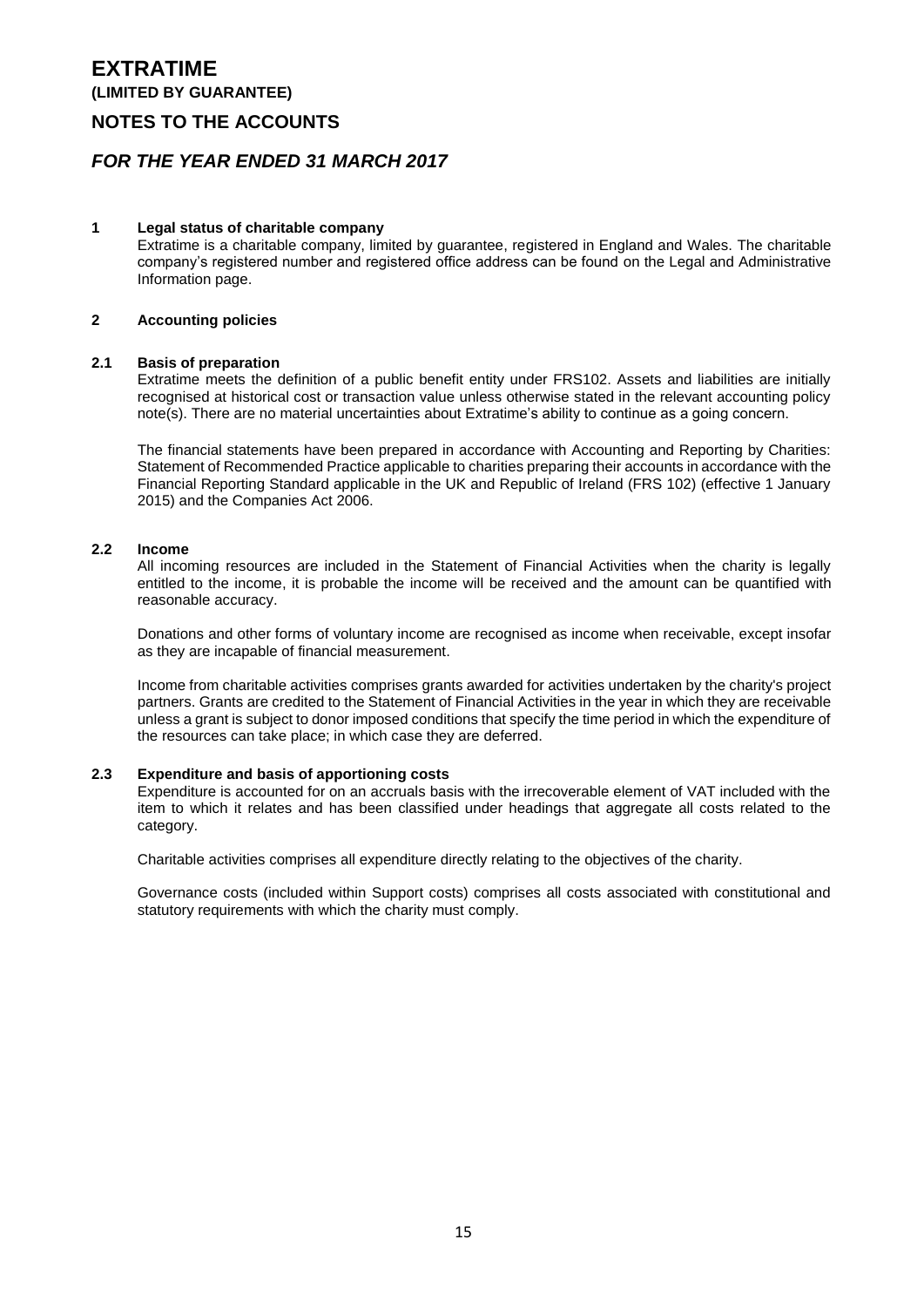### **EXTRATIME (LIMITED BY GUARANTEE) NOTES TO THE ACCOUNTS (CONTINUED)**

### *FOR THE YEAR ENDED 31 MARCH 2017*

### **2 Accounting Policies (continued)**

#### **2.4 Tangible fixed assets and depreciation**

The charity operates a policy of capitalising fixed asset items over £500. Tangible fixed assets are stated at cost less depreciation. Depreciation is provided at rates calculated to write off the cost less estimated residual value of each asset over its expected useful life. The principal annual rates used for this purpose are:

| Computers              | 25% reducing balance |
|------------------------|----------------------|
| Equipment              | 25% reducing balance |
| Furniture and fittings | 25% reducing balance |
| Motor vehicles         | 25% reducing balance |

#### **2.5 Pensions**

The charity operates a NEST pension scheme. Contributions are charged to the Statement of Financial Activities as they are incurred.

#### **2.6 Cash at bank and in hand**

Cash at bank and in hand includes cash and short term highly liquid investments. The trustees seek to use short term deposits to maximise the return on monies held at the bank and to manage cash flow.

### **2.7 Creditors and provisions**

Creditors and provisions are recognised where the charity has present obligation resulting from a past event that will probably result in a transfer of funds to a third party and the amount due to settle the obligation can be measured or estimated reliably.

#### **2.8 Fund Accounting**

Unrestricted funds are to be used in accordance with the charitable objectives at the discretion of the Trustees.

Restricted funds are to be used for particular restricted purposes within the objectives of the charity. Restrictions arise when specified by the donor or when funds are raised for particular restricted purposes.

Designated funds are amounts of reserves designated towards future running costs of the charity.

#### **2.9 Cash Flow Statement**

In accordance with Section 7 of FRS 102 the charity is claiming exemption from the requirement to prepare a cash flow statement on account of its size.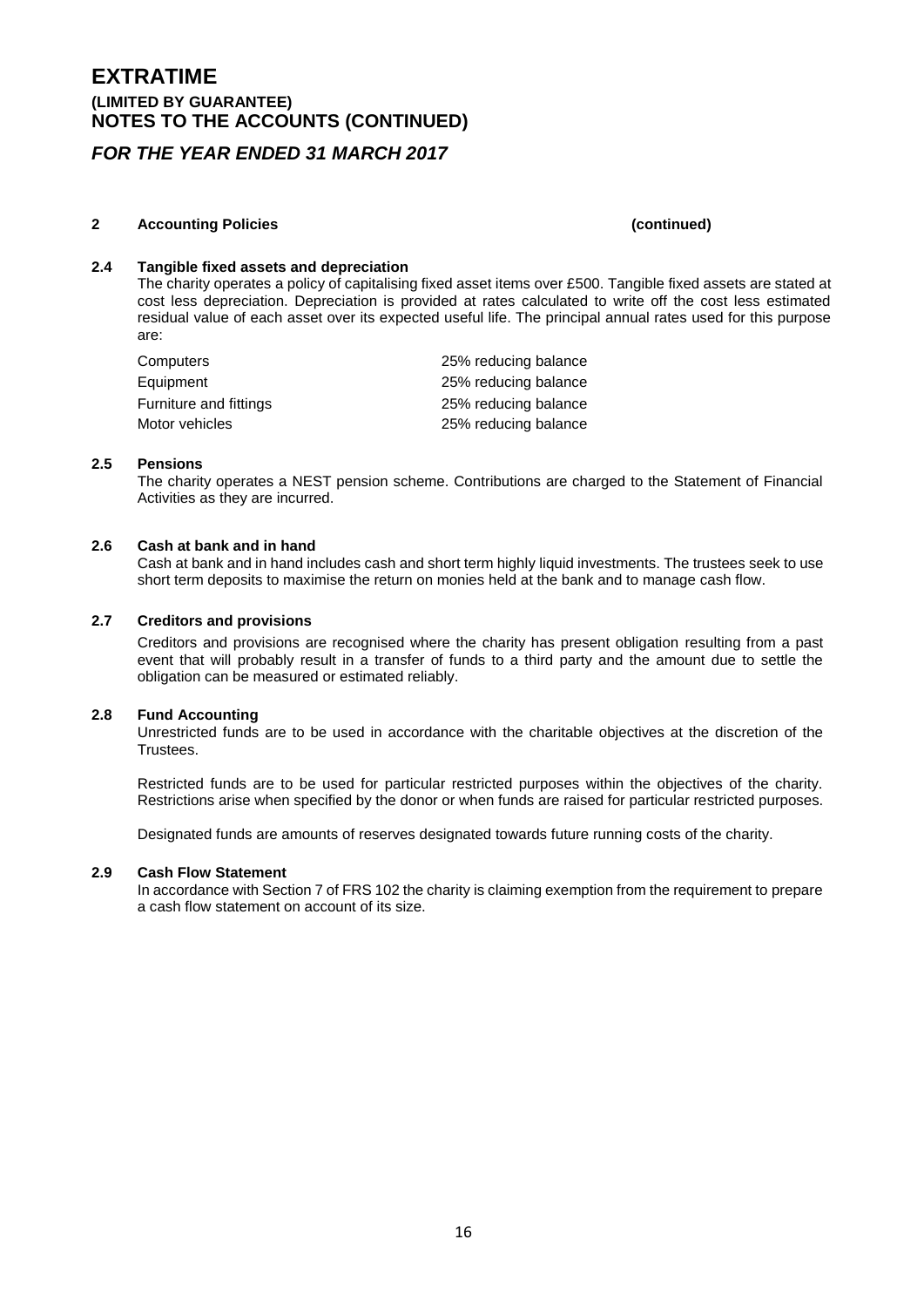### **(LIMITED BY GUARANTEE)**

# **NOTES TO THE ACCOUNTS (CONTINUED)**

# *FOR THE YEAR ENDED 31 MARCH 2017*

### **3 Income from donations**

|           | <b>Unrestricted</b><br>funds | <b>Restricted</b><br>funds | Year to<br><b>March</b><br>2017 | 7 months to<br>March<br>2016<br>£ |
|-----------|------------------------------|----------------------------|---------------------------------|-----------------------------------|
| Donations | 10,779                       | ۰                          | 10,779                          | 5,323                             |

### **4 Income from charitable activities**

|                                                   | <b>Unrestricted</b>      | <b>Restricted</b> | <b>Year to</b><br>March | 7 months to<br>March |
|---------------------------------------------------|--------------------------|-------------------|-------------------------|----------------------|
|                                                   | funds                    | funds             | 2017                    | 2016                 |
|                                                   | £                        | £                 | £                       | £                    |
| Parental fees and Social services                 | 197,691                  |                   | 197,691                 | 95,723               |
| Grants                                            |                          |                   |                         |                      |
| Sport England                                     |                          |                   |                         | 4,552                |
| BHCC - Carers / Children's Services               |                          | 57,582            | 57,582                  | 28,791               |
| <b>BHCC</b> - Three year Discretionary Grant      | 10,000                   |                   | 10,000                  | 5,000                |
| <b>BHCC</b> - Inclusion Grants                    |                          | 19,809            | 19,809                  | 4,955                |
| <b>BHCC</b> - Sustainability Grant                |                          | 15,000            | 15,000                  | 15,000               |
| <b>BHCC Children's Services /YMCA</b>             | $\overline{\phantom{0}}$ | 118,096           | 118,096                 | 29,667               |
| <b>BHCC Youth Service</b>                         |                          | 15,000            | 15,000                  | 11,335               |
| Impact Initiative                                 |                          | 5,250             | 5,250                   |                      |
| <b>WSCC Category 1 Family Activities Contract</b> |                          | 60,000            | 60,000                  |                      |
| <b>WSCC Category 2 Short Breaks Contract</b>      |                          | 10,000            | 10,000                  |                      |
| <b>Blagrave Trust</b>                             | 25,000                   |                   | 25,000                  | 25,000               |
| Sobell Foundation                                 | 10,000                   |                   | 10,000                  |                      |
| Barbara Ward                                      | 6,000                    |                   | 6,000                   |                      |
| <b>Brighton District Nursing</b>                  | 5,000                    |                   | 5,000                   |                      |
| Rounded Rhythm - Dance Inc                        |                          |                   |                         | 2,818                |
| <b>Chownes Foundation</b>                         | 1,500                    |                   | 1,500                   | 1,500                |
| <b>Kleinwort Benson</b>                           | 5,000                    | $\blacksquare$    | 5,000                   |                      |
| <b>Truemark Trust</b>                             | 2,000                    |                   | 2,000                   |                      |
| <b>Blessed Virgin Mary</b>                        | 1,000                    |                   | 1,000                   |                      |
| <b>Chalk Cliff Trust</b>                          |                          |                   |                         | 5,000                |
| <b>Boshier Hinton</b>                             |                          |                   |                         | 5,000                |
| <b>Toy Trust</b>                                  |                          |                   |                         | 1,200                |
| Ladbrokes in the Community                        |                          |                   |                         | 1,000                |
| <b>Headley Foundation</b>                         |                          |                   |                         | 2,500                |
| David Solomons                                    |                          |                   |                         | 1,000                |
| Other small grants                                | 4,700                    | 273               | 4,973                   | 2,550                |
| Total charitable activities                       | 267,891                  | 301,010           | 568,901                 | 242,591              |
|                                                   |                          |                   |                         |                      |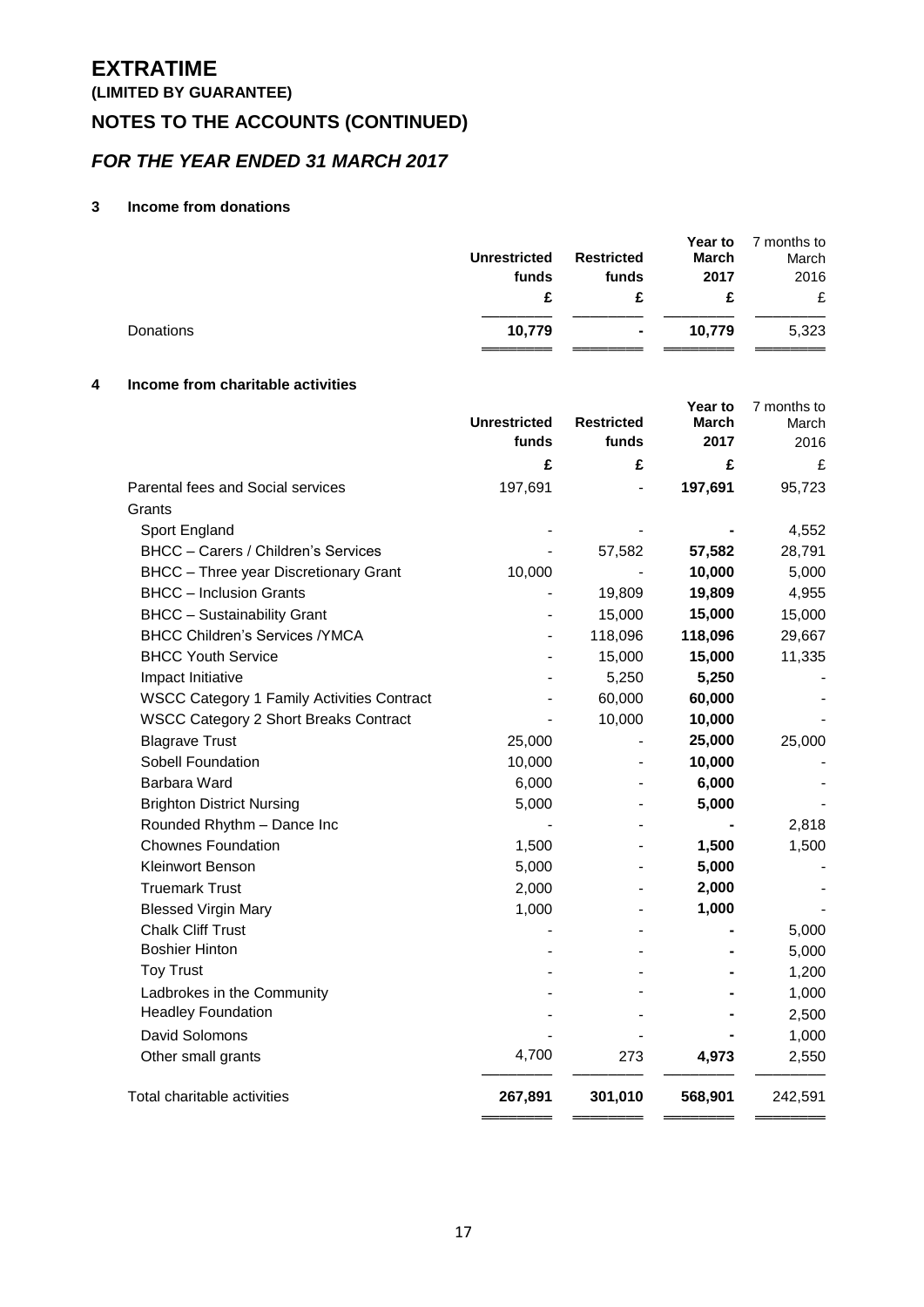**(LIMITED BY GUARANTEE)**

# **NOTES TO THE ACCOUNTS (CONTINUED)**

# *FOR THE YEAR ENDED 31 MARCH 2017*

**5 Income from other trading activities**

| <b>INTERNATIONAL CONTRACTOR</b> CONTRACTOR | Year to<br><b>March</b> | 7 months<br>to March |
|--------------------------------------------|-------------------------|----------------------|
|                                            | 2017                    | 2016                 |
|                                            | £                       | £                    |
| Charity shop income                        | 1,113                   | 148                  |
| Total other trading activities             | 1,113                   | 148                  |
|                                            |                         |                      |
|                                            |                         |                      |

### **6 Total expenditure**

|                                             | <b>Staff</b><br>costs<br>£ | <b>Depreciation</b><br>£ | Other<br>costs<br>£ | <b>Total</b><br>year to<br>March<br>2017<br>£ | Total 7<br>months to<br>March<br>2016<br>£ |
|---------------------------------------------|----------------------------|--------------------------|---------------------|-----------------------------------------------|--------------------------------------------|
| <b>Expenditure on raising funds</b>         |                            |                          |                     |                                               |                                            |
| Costs of raising donations and<br>grants    | 12,178                     |                          |                     | 12,178                                        | 6,318                                      |
| <b>Expenditure on charitable activities</b> |                            |                          |                     |                                               |                                            |
| Activities undertaken directly              | 339,745                    |                          | 84,975              | 424,720                                       | 147,768                                    |
| Support costs                               | 98,933                     | 2,936                    | 30,736              | 132,605                                       | 84.995                                     |
| Total charitable activities                 | 438,678                    | 2,936                    | 115,711             | 557,325                                       | 232,763                                    |
| <b>Total Expenditure</b>                    | 450,856                    | 2,936                    | 115,711             | 569,503                                       | 239,081                                    |
|                                             |                            |                          |                     |                                               |                                            |

| Analysis of support costs (including Governance costs) | <b>Total</b> | Total 7   |
|--------------------------------------------------------|--------------|-----------|
|                                                        | year to      | months to |
|                                                        | <b>March</b> | March     |
|                                                        | 2017         | 2016      |
|                                                        | £            | £         |
| Staff costs                                            | 98,933       | 61,378    |
| Depreciation                                           | 2,936        | 4,390     |
| General office and administration                      | 28,736       | 17,427    |
| Governance costs:                                      |              |           |
| Independent examiners fees                             | 2,000        | 1,800     |
|                                                        | 132,605      | 84,995    |
|                                                        |              |           |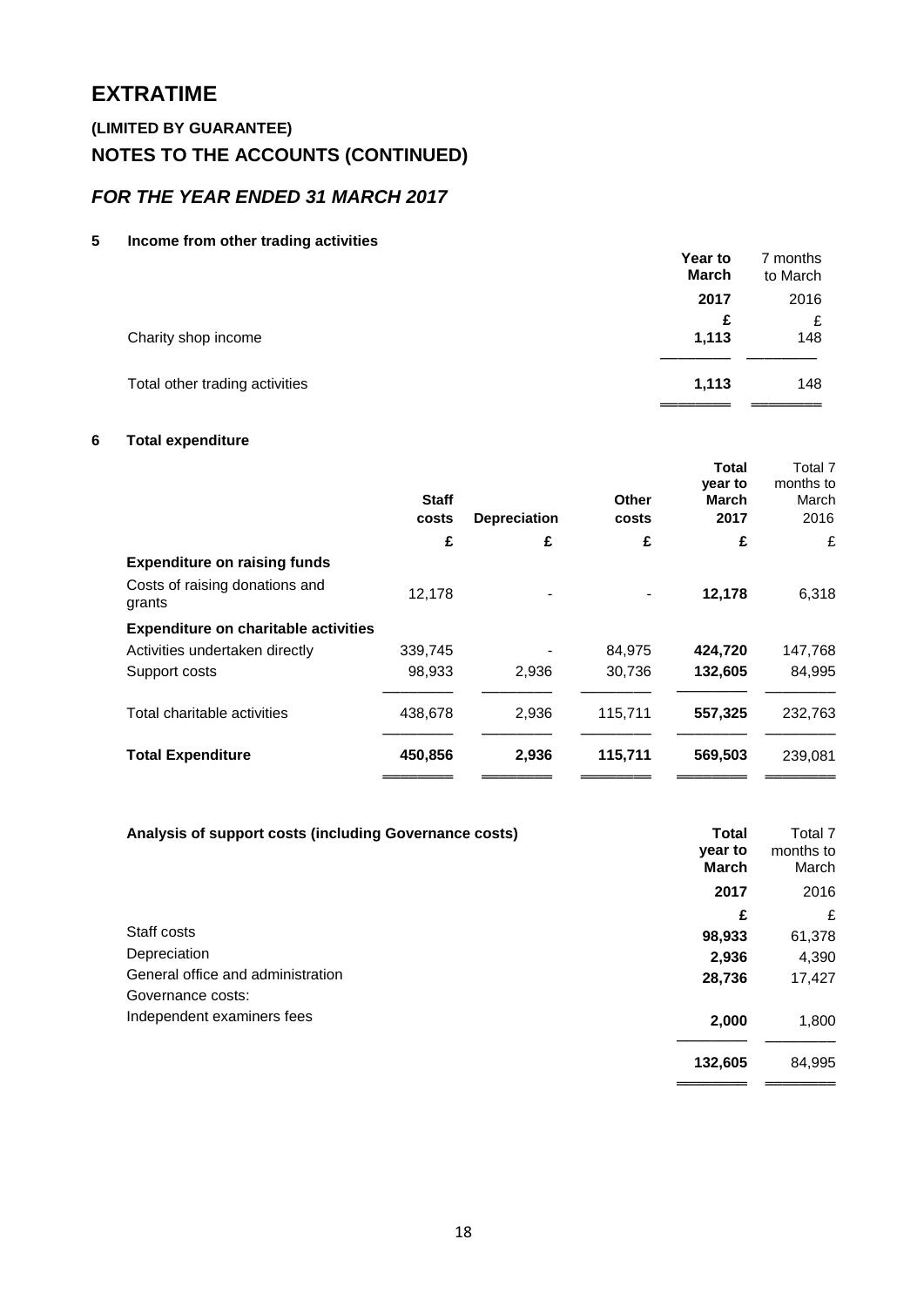# **EXTRATIME (LIMITED BY GUARANTEE) NOTES TO THE ACCOUNTS (CONTINUED)** *FOR THE YEAR ENDED 31 MARCH 2017*

### **7 Comparative Funds – Statement of Financial Activities for the 7 months ended 31 March 2016**

|                                                   | Unrestricted | Restricted | Total   |
|---------------------------------------------------|--------------|------------|---------|
|                                                   | funds        | funds      | 2016    |
| Income from:                                      | £            | £          | £       |
| Donations                                         | 5,323        |            | 5,323   |
| Charitable activities                             | 140,291      | 102,300    | 242,591 |
| Other trading activities                          | 148          |            | 148     |
| <b>Total income</b>                               | 145,762      | 102,300    | 248,062 |
| <b>Expenditure on:</b>                            |              |            |         |
| <b>Raising funds</b>                              |              |            |         |
| Costs of raising donations and grants             | 6,318        |            | 6,318   |
| <b>Expenditure on charitable activities</b>       |              |            |         |
| Charitable activities                             | 126,451      | 106,312    | 232,763 |
| <b>Total expenditure</b>                          | 132,769      | 106,312    | 239,081 |
| Net income/(expenditure)                          | 12,993       | (4,012)    | 8,981   |
| Fund balances brought forward at 1 September 2015 | 125,655      | 5,645      | 131,300 |
| Fund balances carried forward at 31 March 2016    | 138,648      | 1,633      | 140,281 |
|                                                   |              |            |         |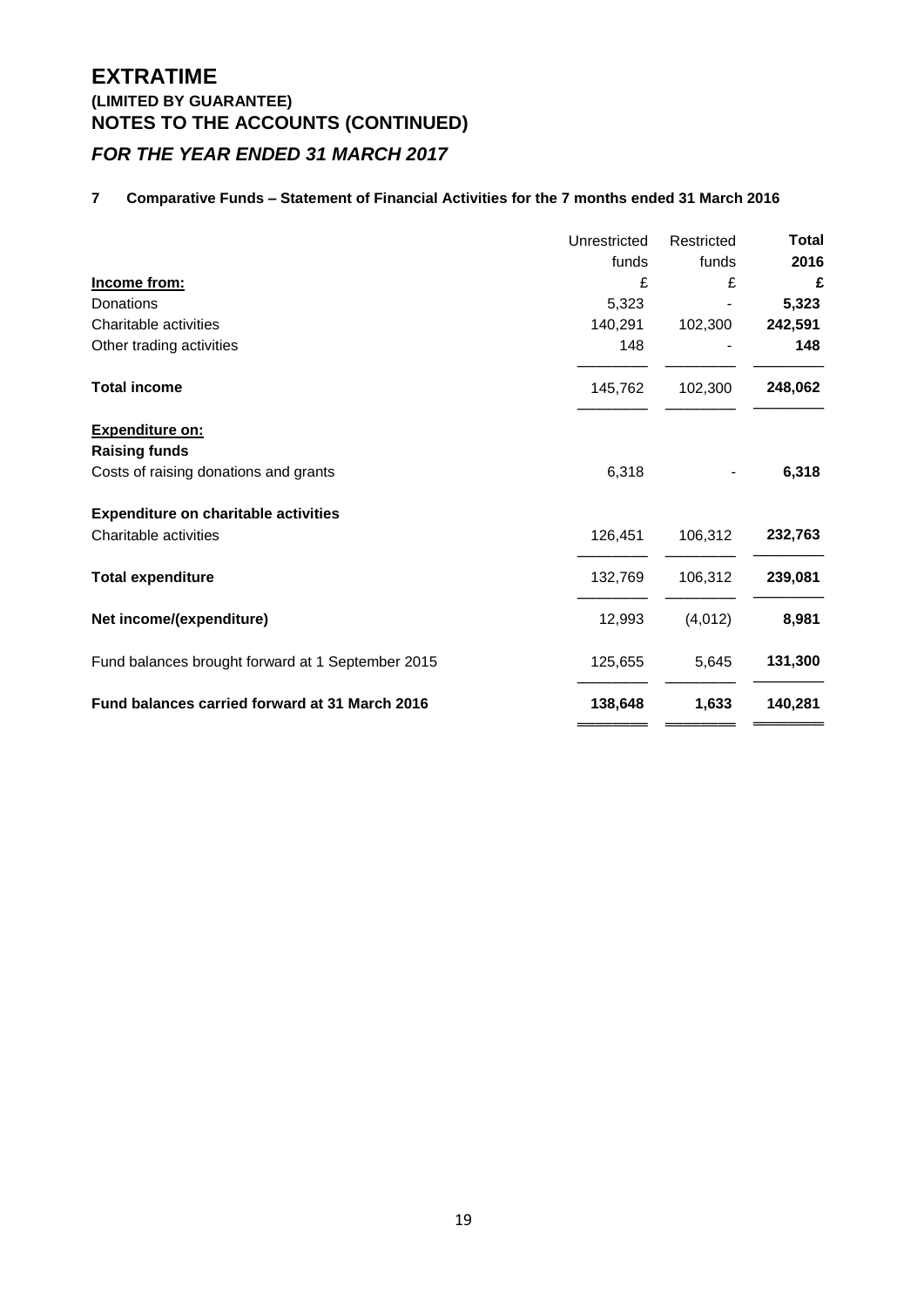# **EXTRATIME (LIMITED BY GUARANTEE) NOTES TO THE ACCOUNTS (CONTINUED)** *FOR THE YEAR ENDED 31 MARCH 2017*

### **8 Trustees**

None of the trustees (or any persons connected with them) received any remuneration or expenses from the charity during the period.

#### **9 Employees**

#### **Number of employees**

The average monthly number of employees during the period was:

|                                          | 2017<br><b>Number</b>   | 2016<br>Number       |
|------------------------------------------|-------------------------|----------------------|
| Administration, marketing and commercial | 59                      | 54                   |
|                                          | Year to<br><b>March</b> | 7 months to<br>March |
| <b>Employment costs</b>                  | 2017                    | 2016                 |
|                                          | £                       | £                    |
| Wages and salaries                       | 434,980                 | 189,642              |
| Social security costs                    | 14,636                  | 6,637                |
| Other pension costs                      | 1,240                   | 436                  |
|                                          | 450,856                 | 196,715              |
|                                          |                         |                      |

There were no employees whose annual remuneration was £60,000 or more.

The key management personnel of the charity included the Trustees, Chief Executive Officer, Head of Operations, Senior Venue Lead, HR Officer and Project Co-ordinators. Total consideration paid to key management personnel during the year was £104,919 (2016: £53,233).

#### **10 Taxation**

The charitable company is registered as a charity and all of its income falls within the exemptions under Part 11 of the Corporation Tax Act 2010.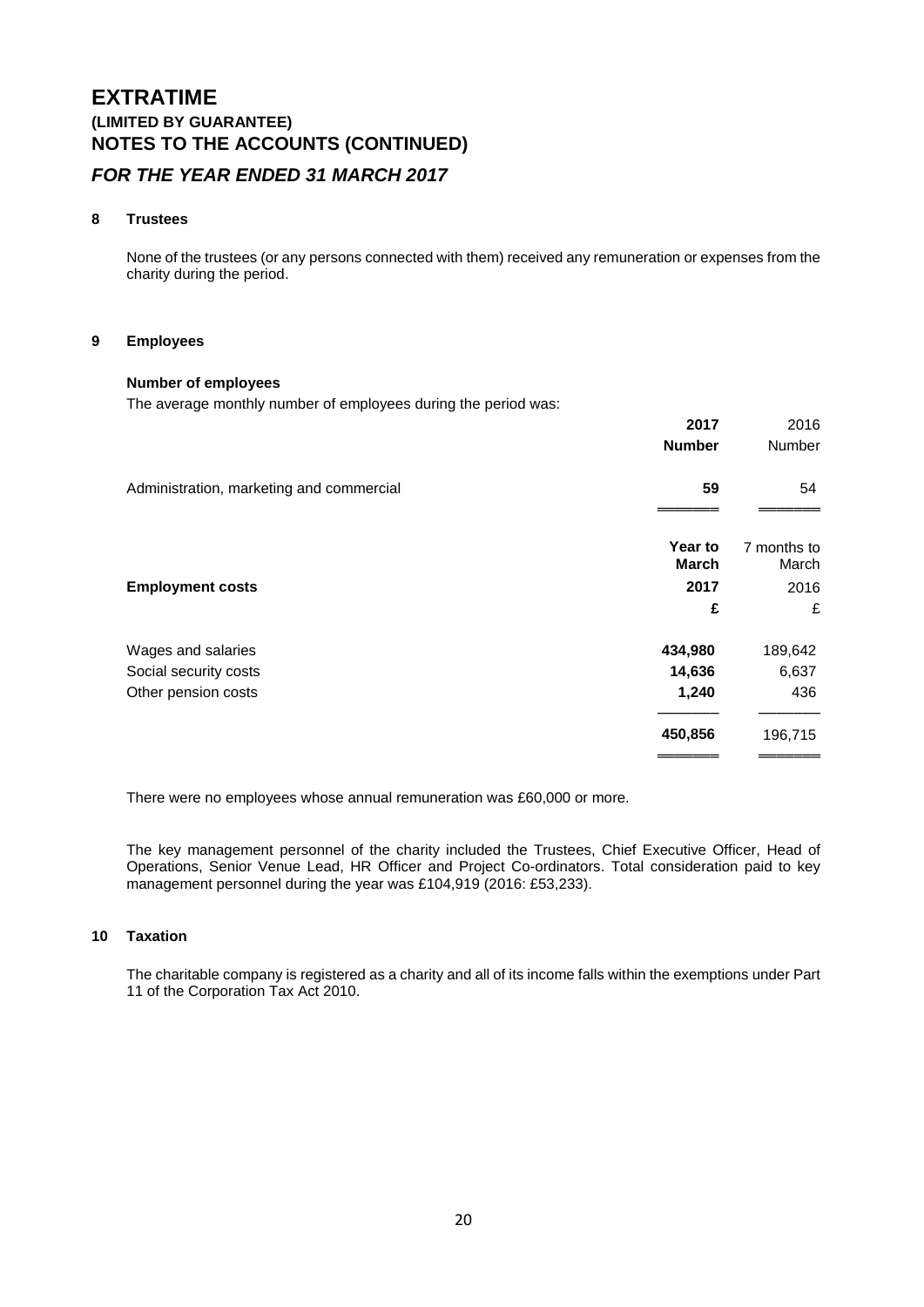**(LIMITED BY GUARANTEE)**

# **NOTES TO THE ACCOUNTS (CONTINUED)**

### *FOR THE YEAR ENDED 31 MARCH 2017*

### **11 Tangible fixed assets**

|    |                                                | Computers,<br>Equipment,<br><b>Furniture and</b><br><b>Fittings</b><br>£ | <b>Motor</b><br>vehicles<br>£ | <b>Total</b><br>£ |
|----|------------------------------------------------|--------------------------------------------------------------------------|-------------------------------|-------------------|
|    | Cost                                           |                                                                          |                               |                   |
|    | At 1 April 2016                                | 2,592                                                                    | 27,510                        | 30,102            |
|    | At 31 March 2017                               | 2,592                                                                    | 27,510                        | 30,102            |
|    | <b>Depreciation</b>                            |                                                                          |                               |                   |
|    | At 1 April 2016                                | 834                                                                      | 25,222                        | 26,056            |
|    | Charge for the period                          | 648                                                                      | 2,288                         | 2,936             |
|    | At 31 March 2017                               | 1,482                                                                    | 27,510                        | 28,992            |
|    | <b>Net Book Value</b><br>At 31 March 2017      | 1,110                                                                    |                               | 1,110             |
|    | At 31 March 2016                               | 1,758                                                                    | 2,288                         | 4,046             |
| 12 | <b>Debtors</b>                                 |                                                                          | 2017<br>£                     | 2016<br>£         |
|    | Fee Income - Parents and Social Services       |                                                                          | 14,020                        | 17,980            |
|    | Accrued income                                 |                                                                          | 81,345                        | 56,170            |
|    | Prepayments                                    |                                                                          |                               | 414               |
|    |                                                |                                                                          | 95,365                        | 74,564            |
| 13 | Creditors: amounts falling due within one year |                                                                          | 2017                          | 2016              |
|    |                                                |                                                                          | £                             | £                 |
|    | Deferred income                                |                                                                          | 5,584                         |                   |
|    | Taxation and social security costs             |                                                                          | 5,251                         | 5,935             |
|    | Accruals                                       |                                                                          | 8,474                         | 7,297             |
|    | Pensions                                       |                                                                          | 187                           | 87                |
|    |                                                |                                                                          | 19,496                        | 13,319            |
|    |                                                |                                                                          |                               |                   |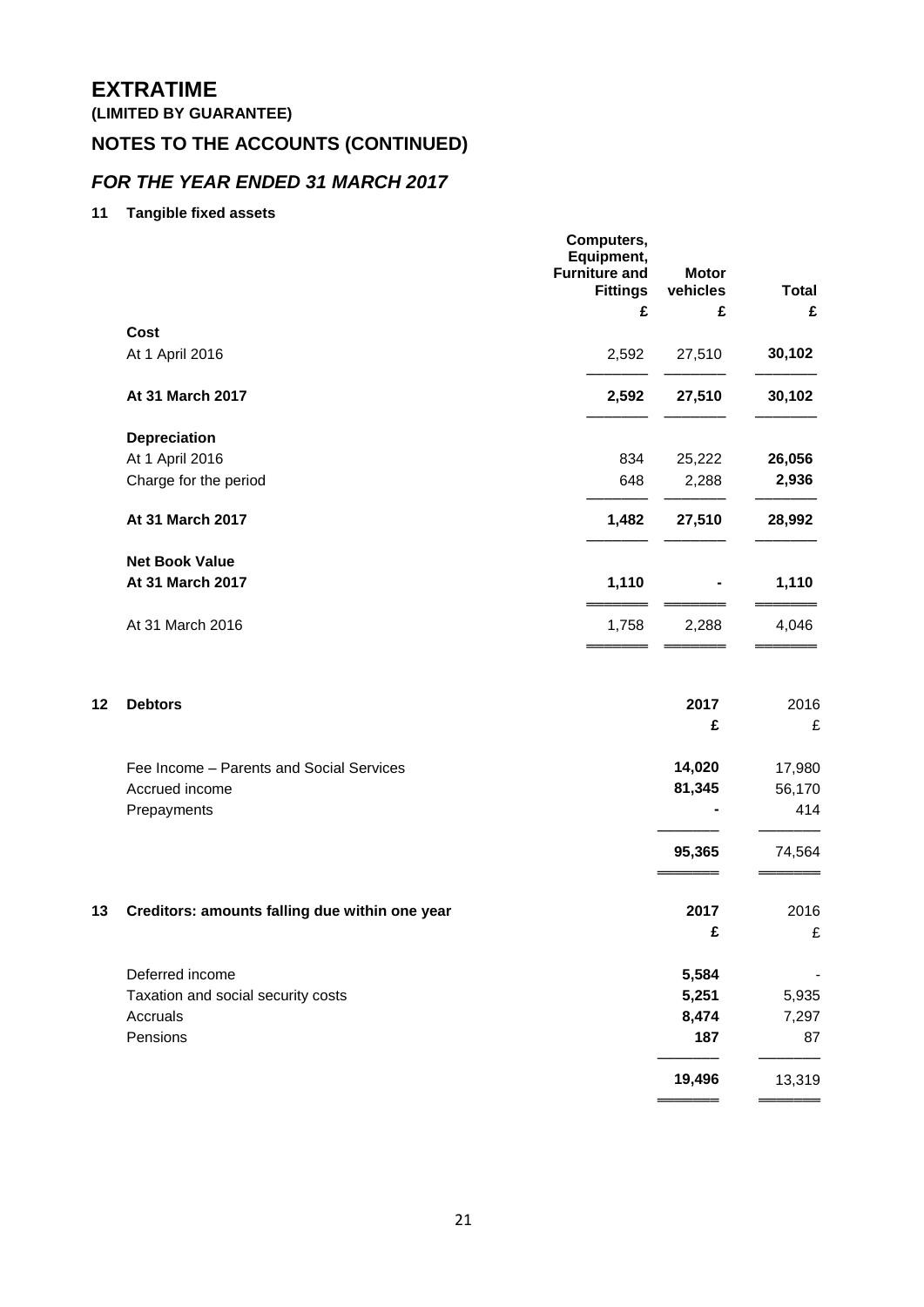**(LIMITED BY GUARANTEE)**

### **NOTES TO THE ACCOUNTS (CONTINUED)**

### *FOR THE YEAR ENDED 31 MARCH 2017*

### **14 Pension and other post-retirement benefit commitments**

### **Defined contribution**

| <b>March 2017</b>                                   | <b>Year to</b> | 7 months to<br>March 2016 |
|-----------------------------------------------------|----------------|---------------------------|
|                                                     |                |                           |
| Contributions payable by the company for the period | 1.240          | 436                       |

At 31 March 2017 contributions of £187 were outstanding (2016: £87).

### **15 Restricted funds**

The income funds of the charity include restricted funds comprising the following unexpended balances of donations and grants held for specific purposes:

|                                        | <b>Movement in funds</b>             |                              |                              |                                       |
|----------------------------------------|--------------------------------------|------------------------------|------------------------------|---------------------------------------|
|                                        | <b>Balance at</b><br>1 April<br>2016 | <b>Incoming</b><br>resources | <b>Resources</b><br>expended | <b>Balance at</b><br>31 March<br>2017 |
|                                        | £                                    | £                            | £                            | £                                     |
|                                        |                                      |                              |                              |                                       |
| BHCC - Capital grant (Minibus)         | 1,633                                |                              | (1,633)                      |                                       |
| BHCC - Childrens Servcies / Carers     |                                      | 60,447                       | (60, 447)                    |                                       |
| <b>BHCC</b> – Inclusion Grant          |                                      | 16,944                       | (16, 944)                    |                                       |
| <b>BHCC</b> – Sustainability Grant     |                                      | 15,000                       | (15,000)                     |                                       |
| <b>BHCC - Childrens Services/ YMCA</b> |                                      | 41,950                       | (41,950)                     |                                       |
| <b>BHCC</b> – Youth Service            |                                      | 96,399                       | (96, 399)                    |                                       |
| WSCC - Service Contract                | -                                    | 70,270                       | (70, 270)                    |                                       |
|                                        | 1,633                                | 301,010                      | (302, 643)                   |                                       |
|                                        |                                      |                              |                              |                                       |

BHCC Capital grant was donated for a minibus. This has been spent on an accessible minibus to transport children and young people on trips and between venues during holiday schemes.

BHCC – Carers / Children's Services funds after school clubs and holiday play schemes at Hillside School, Portslade and Downs View School, Woodingdean.

BHCC – Inclusion grants pay for additional support for children with additional need and disabilities to attend after school clubs and holiday schemes at St Luke's School, Queen's Park (mainstream school).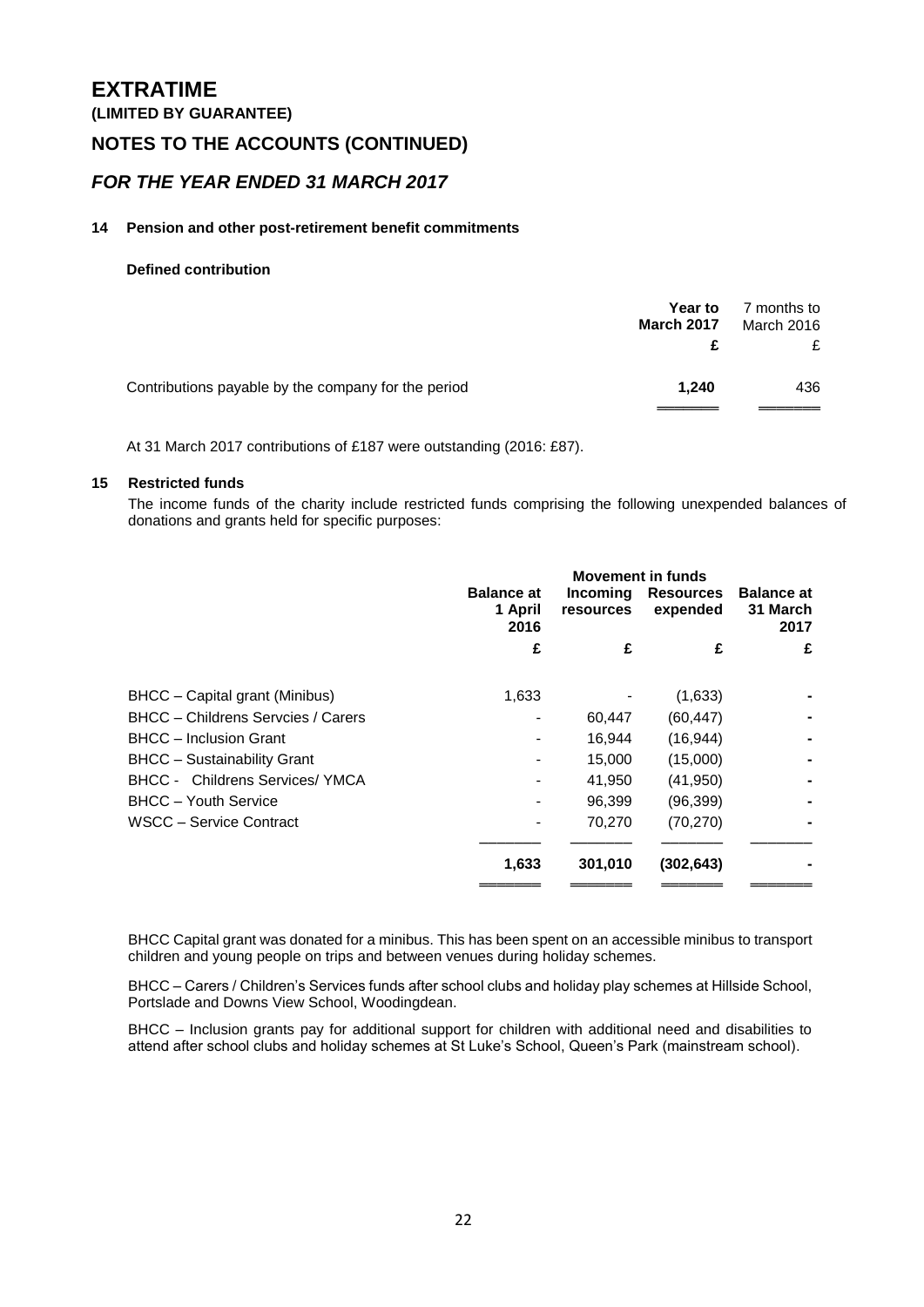### **EXTRATIME (LIMITED BY GUARANTEE) NOTES TO THE ACCOUNTS (CONTINUED)**

### *FOR THE YEAR ENDED 31 MARCH 2017*

### **15 Restricted funds (continued)**

BHCC – Sustainability grant funds core services to support after school clubs and holiday schemes.

BHCC – Children's Services /YMCA funds holiday youth schemes at Crew Club and YMCA / Portslade .Village Centre.

BHCC Youth Service funds the inclusive youth club and a contribution towards the pilot dance project.

WSCC – Funds holiday schemes and Family Fund Days in Adur and Worthing and Mid-Sussex.

All other restricted funds are to be used towards specific items for the users of the charity.

#### **16 Designated funds**

|                         | <b>Movement in funds</b> |           |                  |                   |
|-------------------------|--------------------------|-----------|------------------|-------------------|
|                         | <b>Balance at</b>        | Incoming  | <b>Resources</b> | <b>Balance at</b> |
|                         | 1 April                  | resources | expended         | 31 March          |
|                         | 2016                     |           |                  | 2017              |
|                         | £                        | £         | £                | £                 |
| 2017/2018 running costs | $\overline{\phantom{a}}$ | 25,000    | $\blacksquare$   | 25,000            |
|                         |                          |           |                  |                   |
|                         | ۰                        | 25,000    | ٠                | 25,000            |
|                         |                          |           |                  |                   |
|                         |                          |           |                  |                   |

The charity has designated £25,000 of income from The Blagrave Trust for running costs in 2017/18.

### **17 Analysis of net assets between funds**

|                                                    | <b>Unrestricted</b><br>funds<br>£ |                |           |  |  | <b>Designated</b><br>funds | Total |
|----------------------------------------------------|-----------------------------------|----------------|-----------|--|--|----------------------------|-------|
|                                                    |                                   | £              | £         |  |  |                            |       |
| Fund balances at 31 March 2017 are represented by: |                                   |                |           |  |  |                            |       |
| Tangible fixed assets                              | 1.110                             | $\,$           | 1.110     |  |  |                            |       |
| <b>Current assets</b>                              | 144,957                           | 25,000         | 169.957   |  |  |                            |       |
| Creditors: amounts falling due within one year     | (19, 496)                         | $\blacksquare$ | (19, 496) |  |  |                            |       |
|                                                    | 126.571                           | 25,000         | 151.571   |  |  |                            |       |

═══════ ═══════ ═══════

|                                                    | <b>Restricted</b><br>funds | <b>Unrestricted</b><br>funds | <b>Designated</b><br>funds | <b>Total</b> |
|----------------------------------------------------|----------------------------|------------------------------|----------------------------|--------------|
|                                                    | £                          | £                            | £                          | £            |
| Fund balances at 31 March 2016 are represented by: |                            |                              |                            |              |
| Tangible fixed assets                              | 1,633                      | 2,413                        |                            | 4,046        |
| Current assets                                     |                            | 149,554                      |                            | 149,554      |
| Creditors: amounts falling due within one<br>year  |                            | (13, 319)                    |                            | (13, 319)    |
|                                                    |                            |                              |                            |              |
|                                                    | 1,633                      | 138,648                      |                            | 140,281      |
|                                                    |                            |                              |                            |              |